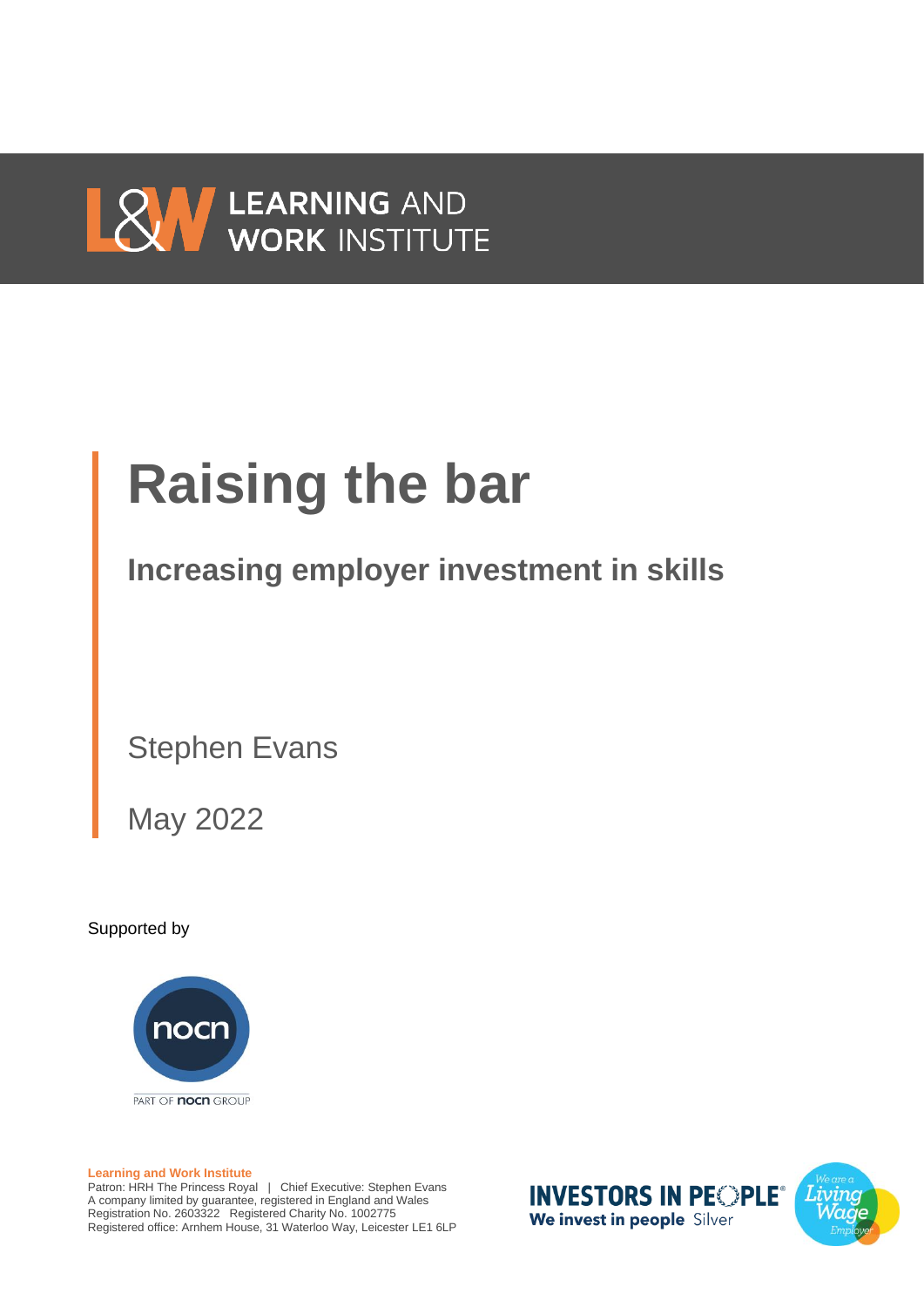# **About Learning and Work Institute**

Learning and Work Institute is an independent policy, research and development organisation dedicated to lifelong learning, full employment and inclusion.

We research what works, develop new ways of thinking and implement new approaches. Working with partners, we transform people's experiences of learning and employment. What we do benefits individuals, families, communities and the wider economy.

**Stay informed. Be involved. Keep engaged. Sign up to become a Learning and Work Institute supporter: learningandwork.org.uk/supporters**

# **About NOCN**

NOCN Group is an educational charity whose core aims are to help learners reach their potential and organisations thrive. Its heritage, rooted in upskilling workers for redeployment in industrial Britain, informs its social mobility agenda, and its charitable status drives its purpose and activity. The group includes business units specialising in regulated UK and international qualifications, End Point Assessment, Access to Higher Education, assured short courses, SMART job cards, assessment services, consultancy, and research.

Published by National Learning and Work Institute

Arnhem House, 31 Waterloo Way, Leicester LE1 6LP

Company registration no. 2603322 | Charity registration no. 1002775

[www.learningandwork.org.uk](http://www.learningandwork.org.uk/) @LearnWorkUK @LearnWorkCymru (Wales)

All rights reserved. No reproduction, copy or transmission of this publication may be made without the written permission of the publishers, save in accordance with the provisions of the Copyright, Designs and Patents Act 1988, or under the terms of any licence permitting limited copying issued by the Copyright Licensing Agency.

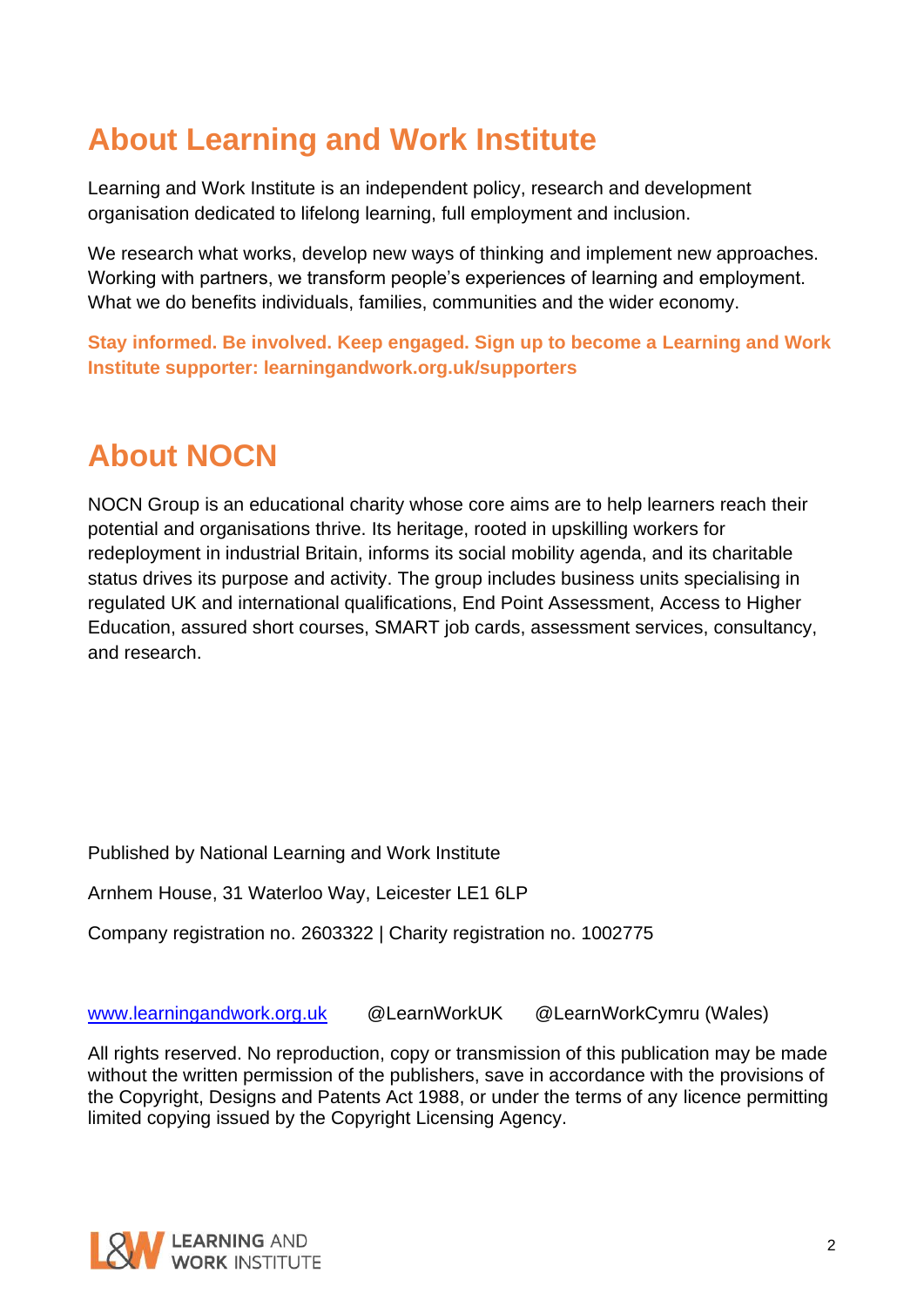# **Contents**

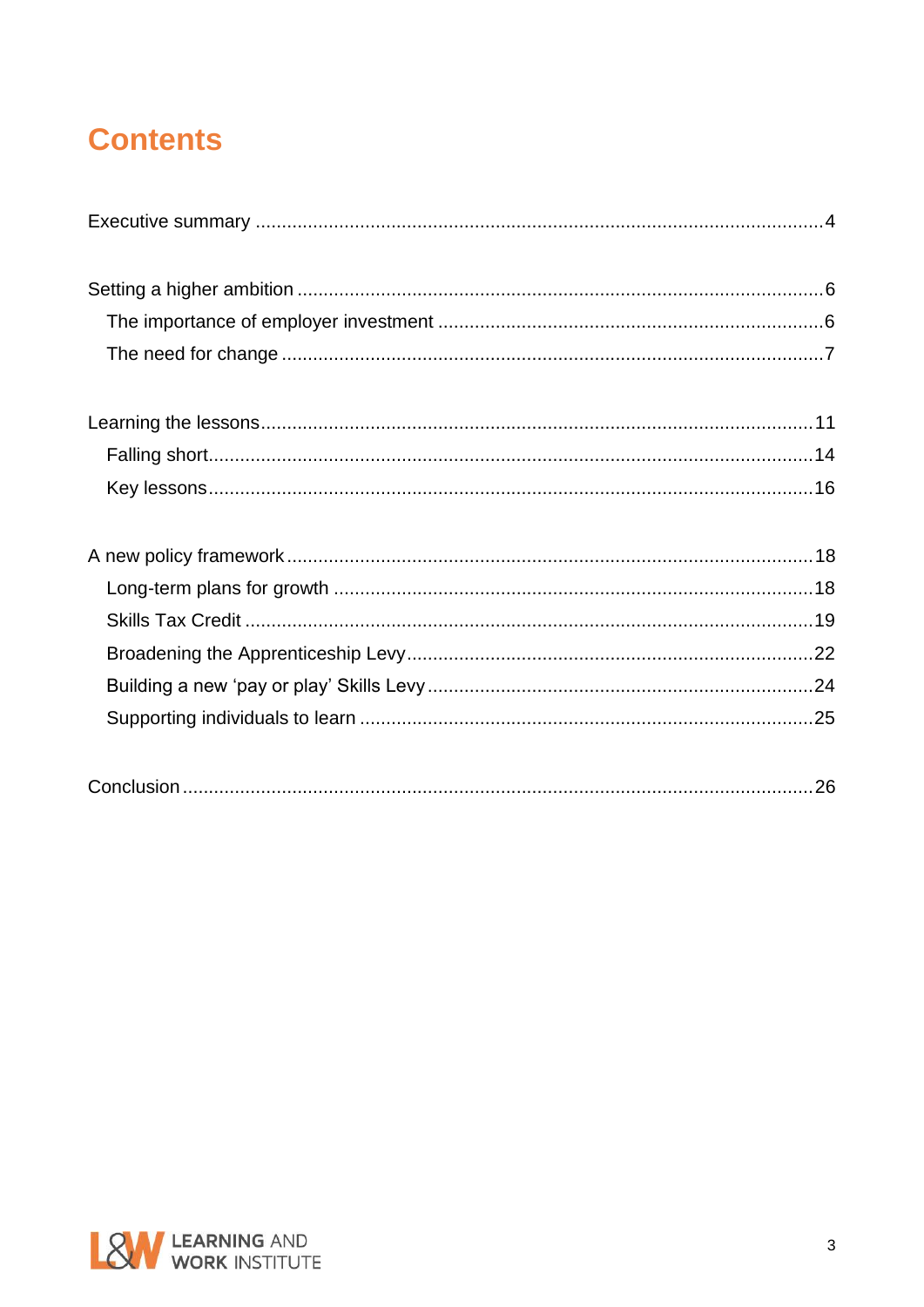# <span id="page-3-0"></span>**Executive summary**

**Employer training has fallen in the last decade and those with the fewest qualifications are most likely to miss out. This holds back prosperity and fairness. We need a long-term plan for skills and growth, including a new Skills Tax Credit, reformed apprenticeship levy, and better support for people wanting to learn.**

Employer investment in training includes spending on off-the-job courses, apprenticeships, and on-the-job training like coaching. It covers both employer use of publicly-funded training and employers' own efforts. Training is an essential part of improving growth and productivity, building successful businesses, and increasing opportunities for people.

Matching the EU average training spend per employee and narrowing training inequalities between groups would mean extra one million people getting training at work and employers investing an additional £6.5 billion in training per year.

We need to do better because training spend per employee has fallen 28% in real terms since 2005, from £2,139 to £1,530 per year, which is less than half the EU average. The proportion of people getting training at work has fallen 14% in the same time. These averages mask huge inequalities. People with degree-level qualifications are three times as likely to get training at work than those with no qualifications. These falls in investment coupled with longstanding shortfalls in the UK's skills base compared to other countries are holding back economic growth, business success and individual opportunity.

#### **Put simply, we are sleepwalking to stagnation in skills.**

There has been no shortage of public policy change, but the dial hasn't shifted. In part this is because behind the constant chop and change lies a consistency. Most policies have focused on involving employers in the design of qualifications and the publicly-funded skills system. There has been less focus on employer investment and use of skills as a whole.

There is up to £6.8 billion of public support for employer skills each year, through a mix of tax incentives (spending on skills can be deducted from Corporation Tax bills), direct provision and the apprenticeship system. But this increasingly passively follows or reinforces employer choices, with apprenticeship reforms leading to growth in higher apprenticeships but falls at lower levels. The argument is that employers will make the best choices for their business. But this supposes that there are no market failures and no public policy imperative or gain to be had from narrowing training participation gaps.

### **Policy isn't working as it should. We argue the aim should be to increase employer investment in skills and to support greater opportunities for those who would otherwise miss out. This can boost both prosperity and fairness but requires a clear balance of responsibilities between employers, individuals and the Government.**

We need employer investment in and use of skills to be a key part of **long-term plans for growth**. We argue this could be kickstarted through new locally-led **Skills and Good Work Partnerships**, bringing together local partners. We make three other proposals to form part of this new long-term framework.

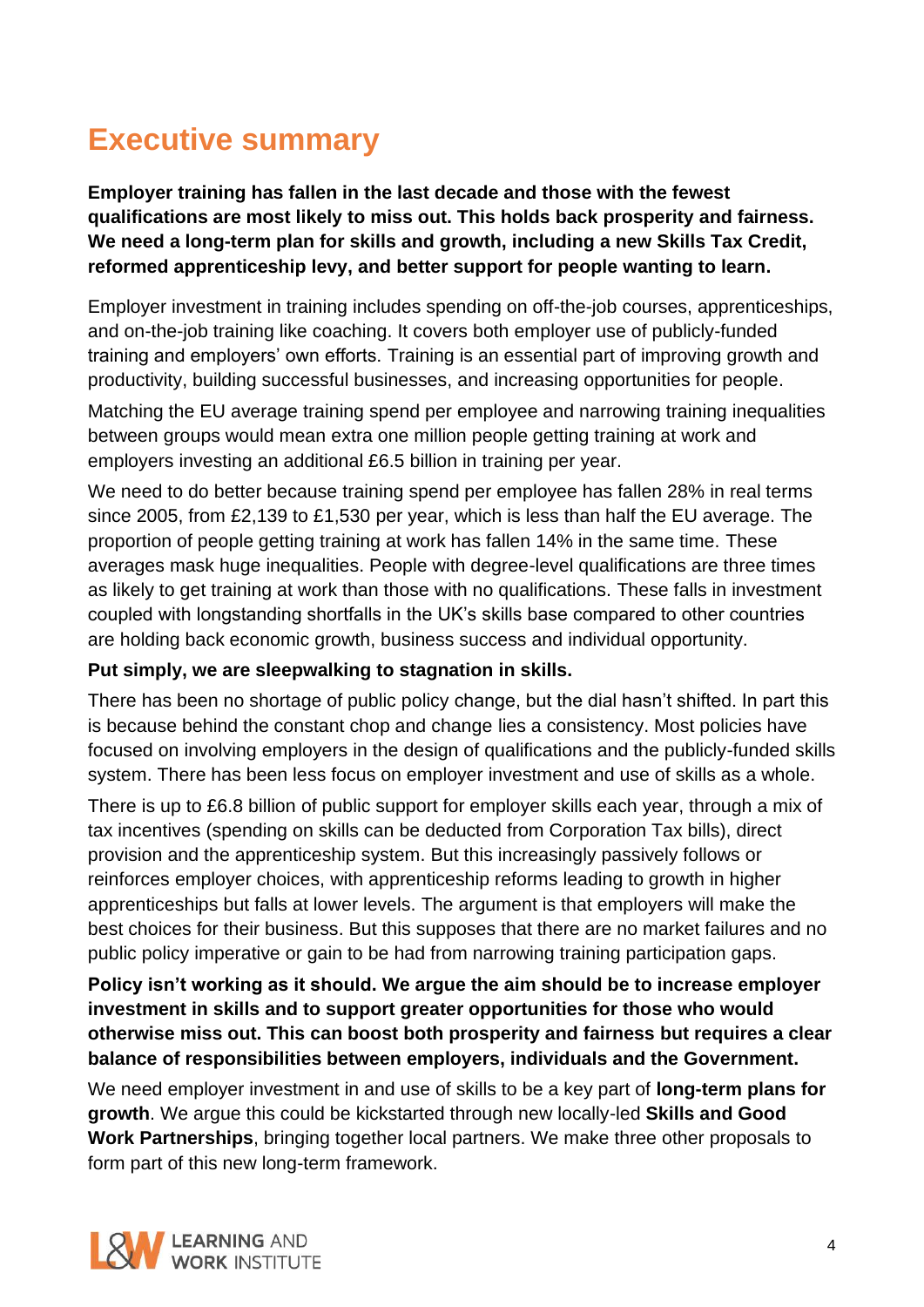First, we should incentivise employer investment through a **new Skills Tax Credit**. SMEs would deduct 230% of the cost of accredited training and apprenticeships from their tax liabilities and claim a 14.5% credit if they are loss making. Large firms could claim a 13% credit. This would be modelled on the UK's existing Research and Development tax credit and build on similar skills tax credits in Austria, British Colombia and number of US states.

A **Super Skills Tax Credit** would allow businesses in 'levelling up' areas or those investing in essential skills like literacy, numeracy or digital to deduct 300% of the qualifying costs. Taken together, these credits could cost an additional £500 million per year, but potentially increase employer investment in skills by over £1 billion per year with an extra 250,000 people gaining qualifications each year.

Second, we need a better framework to engage more employers. The Government, employers and trades unions should agree how to **reform the apprenticeship levy.** This should: increase its scope by raising the contribution rate or the number of employers involved; widen the training eligible; and increase the focus on young people and those with the lowest qualifications. For example, raising the contribution rate from 0.5% of payrolls above an annualised £3 million to 0.6% would raise an extra £500 million per year from the 23,000 largest companies. Extending it to firms with payrolls above £2 million would engage an extra 17,000 firms. The flipside would be widening eligibility to qualifications other than apprenticeships, but requiring one half of the levy to be spent on young people. The effectiveness of reforms should be reviewed after three years.

Over time, the Government should consider replacing the levy with **a 'pay or play' Skills Levy through the tax system**. This would aim to simplify the current system where employers pass money to providers or other employers through a digital account. Instead, employers' tax returns would automatically calculate a Skills Levy minimum spend equivalent to 0.5% of payrolls above an annualised £3 million. Companies would report the amount they had spent on apprenticeships and accredited training (as they must already), potentially including minimum investments in young people. Where this was below the Skills Levy minimum, employers would pay a charge equivalent to the difference. HMRC would apply the same risk-based checks to ensuring employers have accurately reported as they do to other tax payments. The aim would be a simpler approach that encourages employers to invest more. If it is introduced, the Government should report annually on Skills Levy payments and how they have been invested.

Large employers would face the choice of spending the full amount themselves or paying the balance as a charge, but with less bureaucracy than now. This would require the Government to allocate budgets for apprenticeships at SMEs, in part funded by the charges large employers paid (where they have not spent the full amount themselves).

Third, we should explore how to **better support people to learn**. That could involve building on the role of trades unions, strengthening the right to request time off to train, and looking at new ways to support retraining. Forthcoming L&W research will explore this.

**Falling and unequal employer investment in skills is holding back prosperity. We need a clear plan to change that to benefit the economy, businesses and people.**

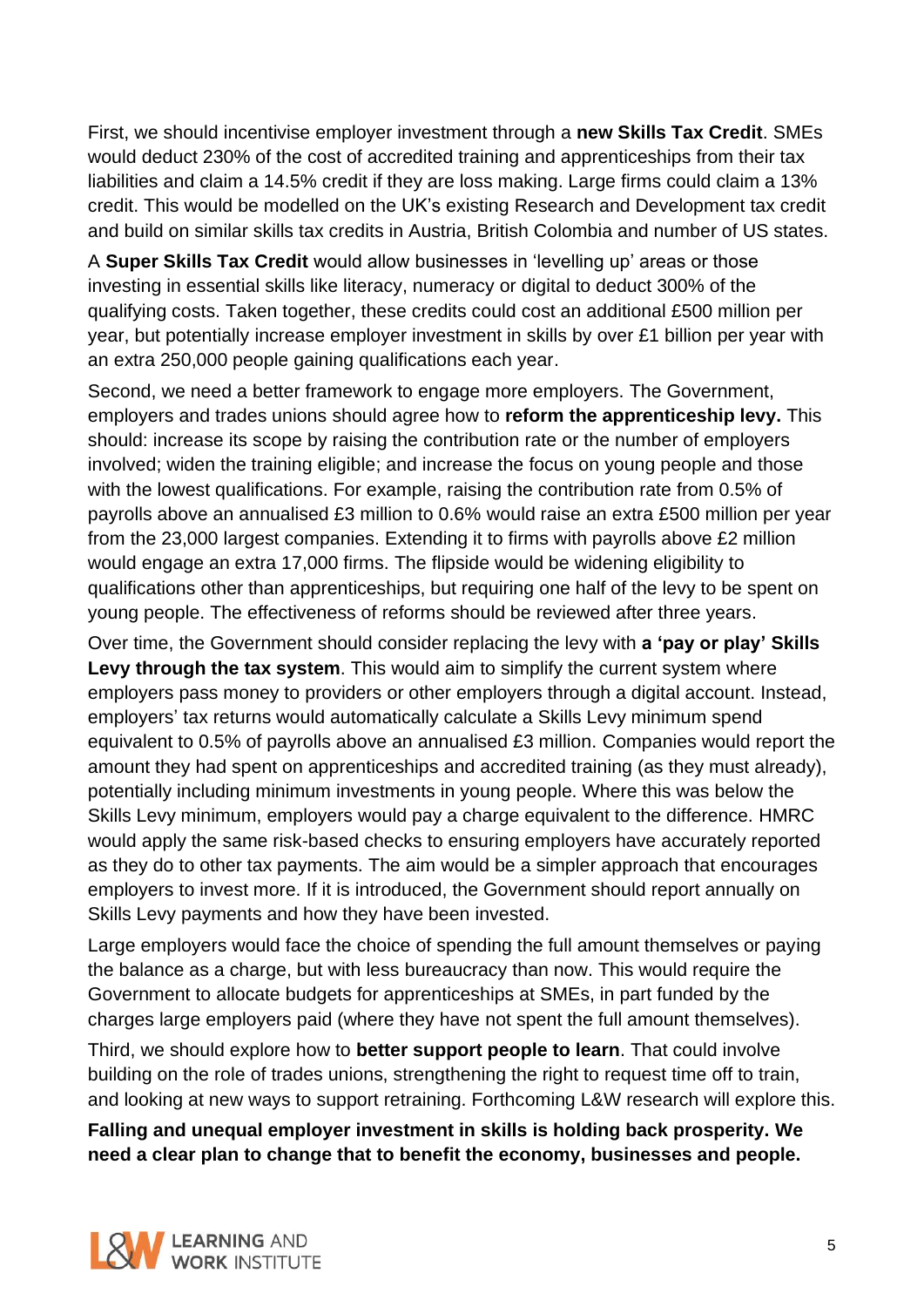# <span id="page-5-0"></span>**Setting a higher ambition**

**We should aim to increase total employer investment in skills, doing this in ways that improve employment and productivity and narrow opportunity gaps between groups.**

Specifically, our ambition should be:

- an extra 1.2 million people to get training at work by increasing the proportion of all employees getting training at work to the level seen for graduates;
- increase employer investment in training by £6.5 billion by expanding access to training and raising training spend per employee toward the EU average; and
- ensuring that this training benefits people and employers.

Critically, this is not just about the number of people getting training or the cost of that training. The training needs to be high quality and benefit both the individual and the employer. That's why considering the impact on employment and productivity is as crucial as measuring participation in training.

### <span id="page-5-1"></span>**The importance of employer investment**

It is well documented that the UK's skills base lags that of many comparator countries and that this holds back economic growth and social justice.<sup>1</sup> Our skills base is the product of the education system and decisions and investment made thereafter by governments, individuals and employers. This report is focused on employer investment in skills.

**What do we mean by employer investment in skills?** This includes spending on formal off-the-job courses and qualifications, which can be provided by external providers or by employers themselves. But most investment tends to be informal training on-the-job, including learning from colleagues. The wage costs to employers of staff while they are undertaking training are sometimes included in estimates of employer investment. As well as time, employers also invest money (with some mandation or tax incentives, as well as direct government provision of training in some cases). The content or type of training can range from induction and health and safety through to job-specific training. Some training or qualifications are mandated requirements, like health and safety, from governments or sector bodies for particular roles or sectors.

**Why does employer investment in skills matter?** At its simplest level, because it can help people be more effective and productive at work. That leads on to people having a greater likelihood of being in work and progressing in their careers and earning more, and to employers being better able to compete and grow. Work-based learning has particularly strong employment and earnings returns and can benefit both people and employers.

<sup>1</sup> Time for action: learning and skills for economic growth and social justice, Evans and Egglestone, L&W, 2019.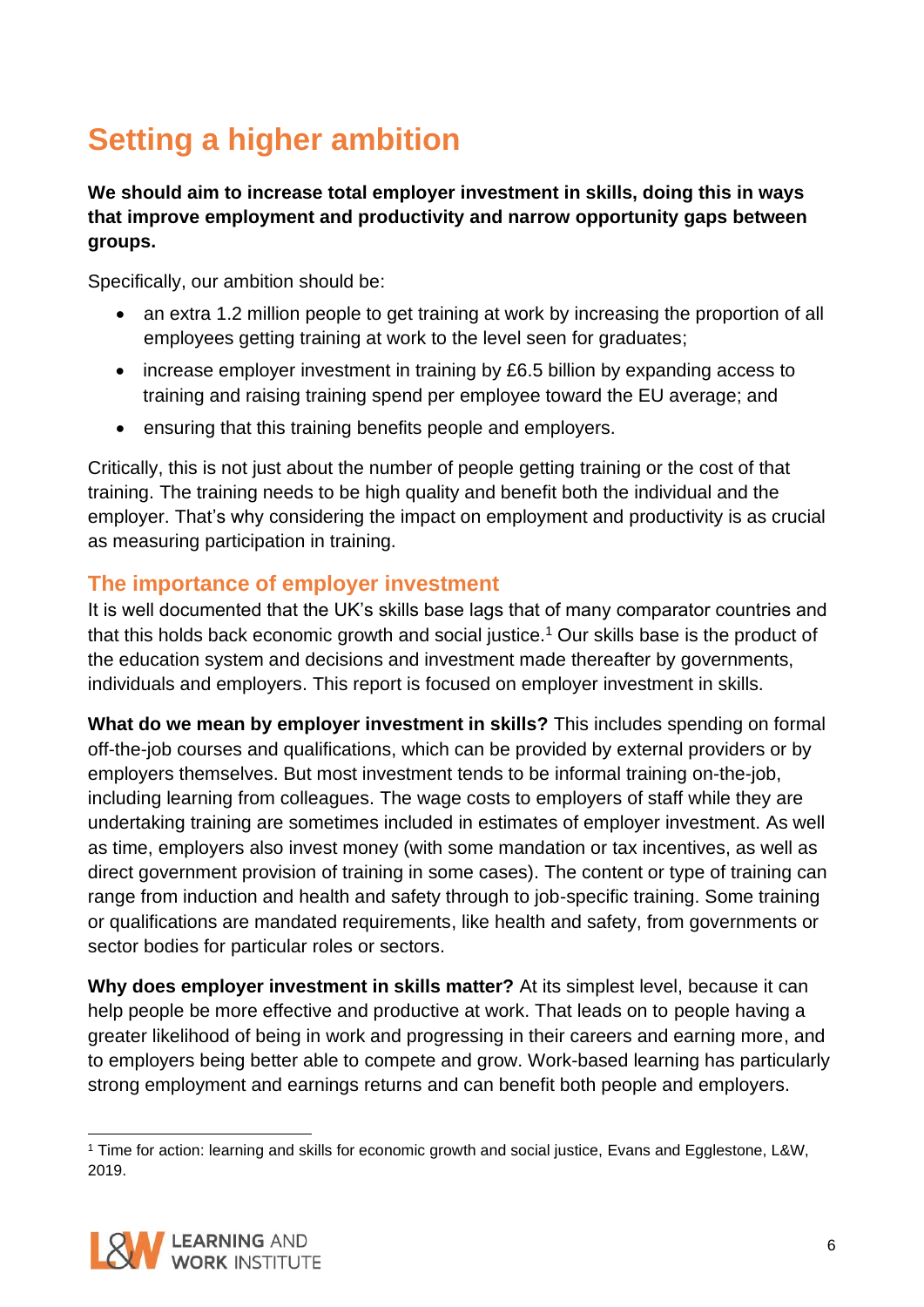**Employer investment in skills is also important for long-term prosperity and wider policy goals.** For example, the transition to net zero will create new opportunities but require new skills to make the most of these. Employer investment in skills will therefore be essential for businesses to make the most of future opportunities and adapt to change, just as with investment in capital. By opening up new career opportunities and giving scope for progression, access to training can also promote social mobility if everyone has fair access to these opportunities.

So the amount that employers invest, what they invest in, and who they invest in are all essential for individual opportunity, employer success and future prosperity and fairness.

## <span id="page-6-0"></span>**The need for change<sup>2</sup>**

### **Employer investment in skills has fallen over the last decade and is lower than in comparator countries, with concerns over the quality and impact of training.**

Employers invested £42 billion (including the wage costs of those on training) in skills in 2019, roughly the same in real terms as in 2005. However, there are 3.5 million more people in work. This means training investment per employee fell 28%, from £2,139 to £1,530.



#### **Figure 1: Employer investment in training, constant prices**

The EU average invested in training per employee is double that in the UK. An extra £6.5 billion would be invested each year if investment per employee rose to the EU average. More than 1 in 10 employers providing training only provided basic induction or health and

<sup>2</sup> Learning at work: employer investment in skills, Clayton and Evans, L&W, 2021.

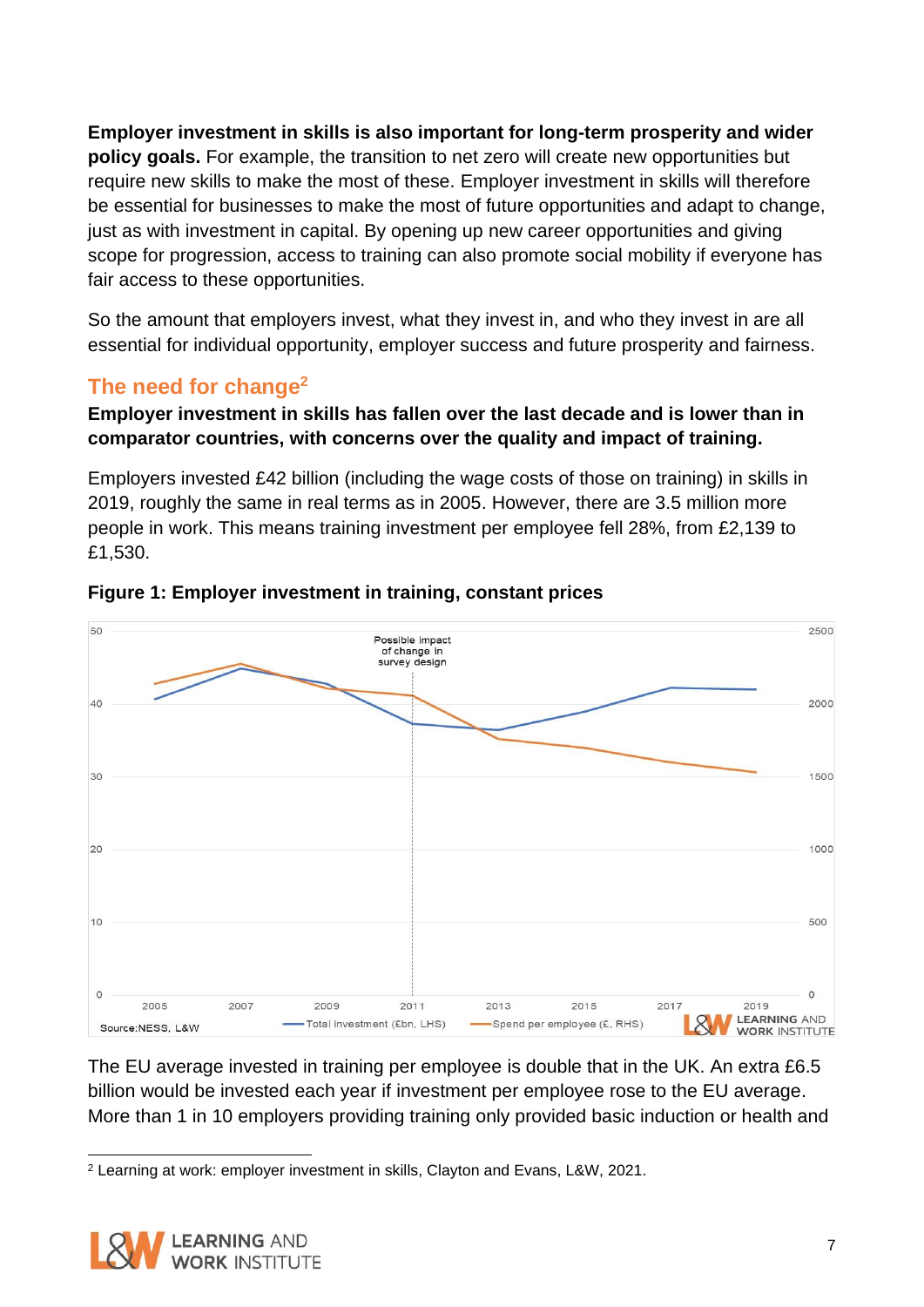safety training, and fewer than 20% of all employers provide management training. This raises concerns about the quality and impact of employer training.

Total employer training in 2019 amounted to 99 million training days, with 61% of employers providing training, a higher proportion than in many European countries. However, this proportion has fallen since 2011 - there would be another 20 million training days if investment had stayed at 2011 levels.

### **Access to training is highly unequal with low paid, low qualified workers less likely to have opportunities to develop their skills.**

Smaller businesses and employers in lower wage, lower productivity sectors (including retail and hospitality) are less likely to provide training. Low paid and low qualified workers are less likely to access training, reinforcing disadvantage in the labour market and limiting opportunities to progress. The proportion of people qualified up to level 3 who say they have participated in job-related training in the last 13 weeks has stayed constant at just over one in ten since 2004 (the earliest comparable data available).



**Figure 2: Participation in job-related training in last 13 weeks by qualification level**

There has been a general downward trend in training for those qualified at level 4 and above, likely reflecting their increased share in the workforce and wider variety of jobs they are engaged in as higher education has expanded.

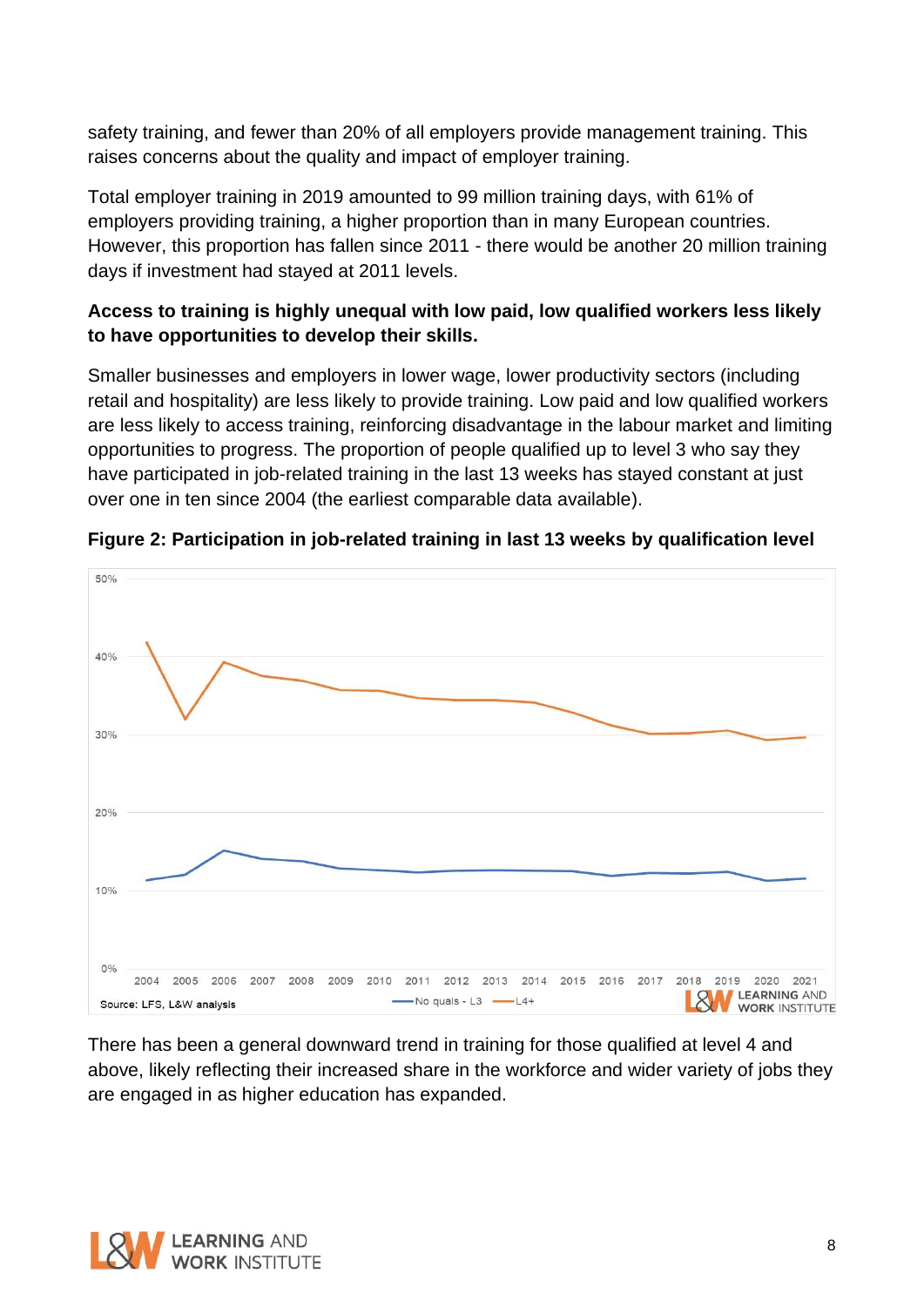People qualified to graduate level remain three times as likely to get training at work. An extra 1.2 million people would receive training each year if people with low qualifications were as likely to participate in training as those qualified to degree-level.

### **Employer investment in training fell during the pandemic – with low wage workers and young people likely to be particularly affected.**

Employer investment in training is likely to have fallen more sharply during the pandemic than in the financial crisis, with consumer services firms (including travel and hospitality) twice as likely to report a decline in training expenditure than other service firms. The fall in apprenticeship starts disproportionately affected young people, though overall apprenticeship numbers are now starting to recover.

### **Government policy increasingly either passively follows or actively reinforces inequalities in training.**

Government involvement in skills that can support employers amounts to up to £6.8 billion per year through: funding **training provision** through the £1.5 billion Adult Education Budget, up to £0.6 billion from European Social Funds and up to £0.6 billion National Skills Fund; setting the framework and rules for the £2.7 billion **apprenticeship** system; and **tax relief** of up to £1.3 billion on the costs of training for companies and self-employed people.



#### **Figure 3: Tax support for investment in training**

Through each of these channels, Government policy often passively follows or ultimately reinforces inequalities in employer training. For example, corporation tax relief simply follows employer investment decisions, meaning it is skewed toward the already-highly

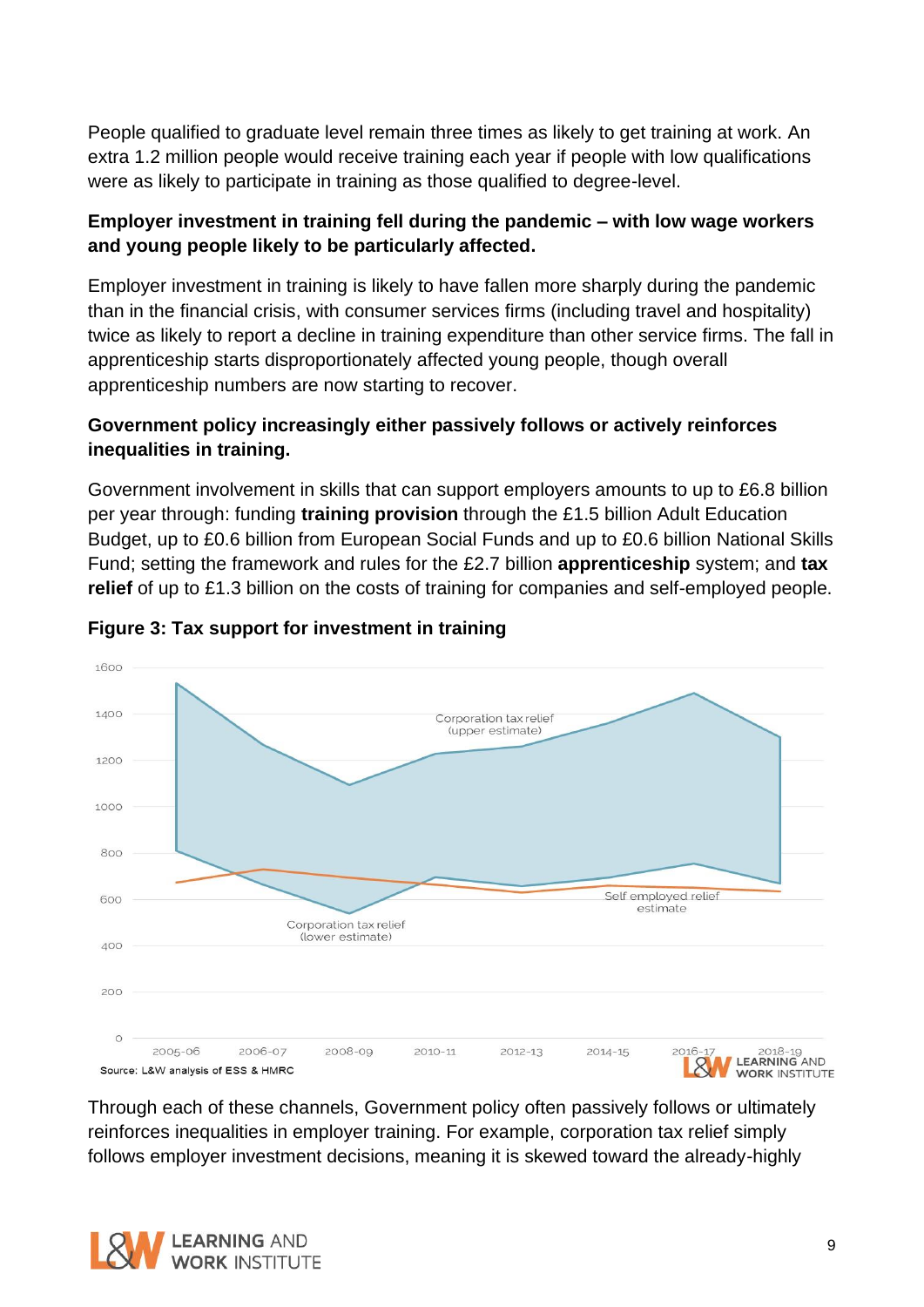skilled. Since the introduction of the levy and other reforms, apprenticeships for young people and at level 2 have fallen sharply. Government funded provision increasingly focuses on level 3, with falls in participation in essential skills learning and level 2.

Indeed the number of people taking part in government-supported workplace learning has fallen by 74% since 2009/10. The Government would argue, with some justification, that there is likely to have been an improvement in quality given changes to apprenticeships such as a one year minimum duration and that evaluation showed Train to Gain was often displacing employer training.<sup>3</sup> Nonethless, this is a stark fall with the largest drops coming at level 2 and below.

**Figure 4: Number of people participating in government-supported workplace learning**



This is an implicit policy decision. There may be reasons to support it, arguing that employers are best placed to decide where to invest and there is no market failure in training, therefore the inequalities in training are justified and trying to tackle them wouldn't benefit employers or people.

But we would argue that there are clear market failures and the evidence is clear that training at all levels can benefit us all, particularly if we want a high productivity, high skill, high pay future. That is why we have articulated a vision of increasing total employer investment and doing so by levelling up opportunity for those that too often miss out today.

<sup>3</sup> Train to Gain: developing the skills of the workforce, National Audit Office, 2009.

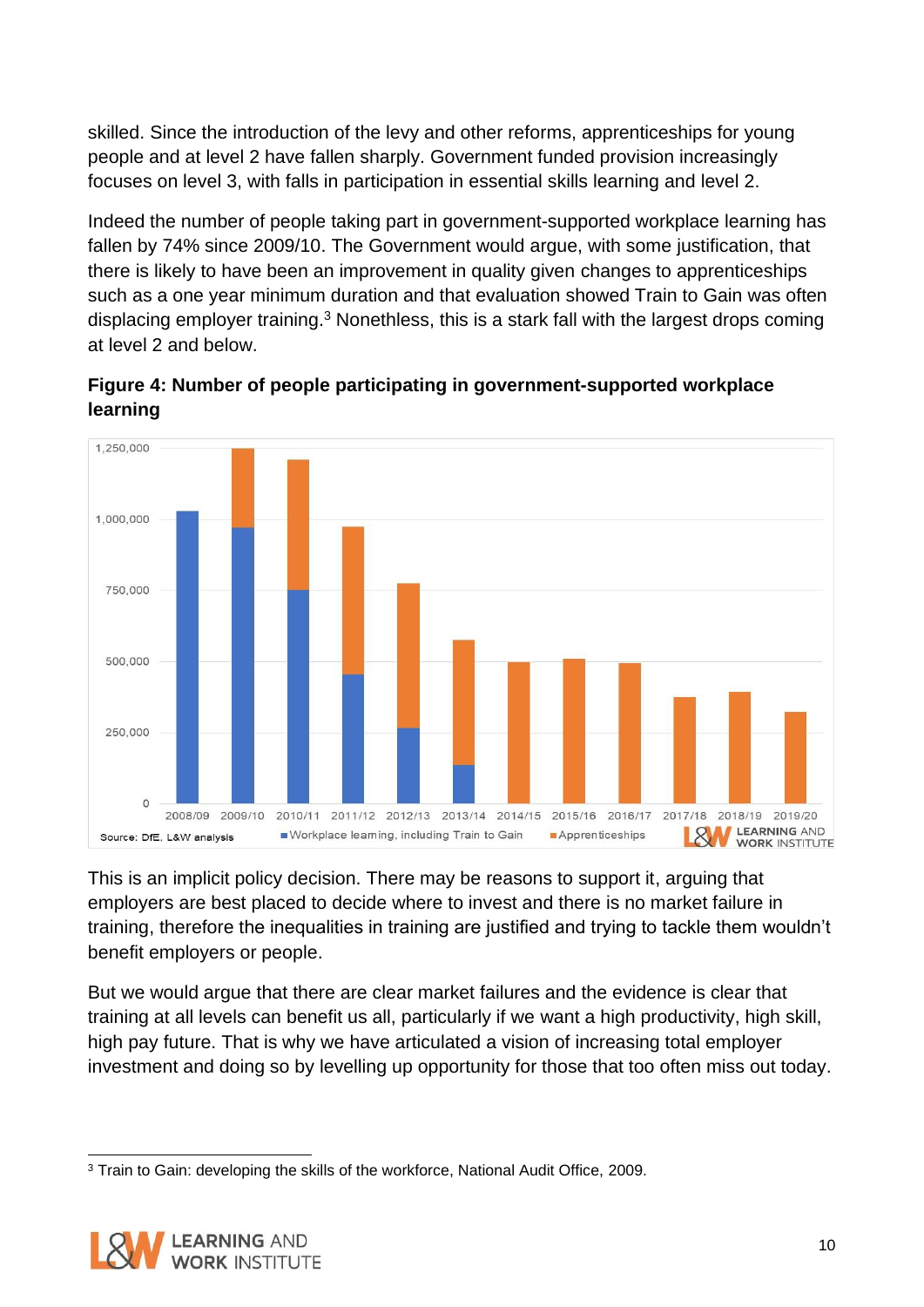# <span id="page-10-0"></span>**Learning the lessons**

Concerns about the UK's skills base are nothing new. In 1882, the Royal Commission on Technical Education (the Samuelson Report) diagnosed relatively poor technical skills development as a cause of the UK's eroding competitiveness.<sup>4</sup>

The 140 years since have seen a galaxy of initiatives to try and tackle this, including increasing the education participation age and a dizzying array of efforts to 'reform' technical education, resulting in an alphabet soup of often short-lived policies and institutions – many of which have aimed to ensure skills policy meets employers' needs and to encourage employers to invest more in skills. City and Guilds found that since 1981 there had been 61 Secretaries of State responsible for skills, skills had changed departments in England 10 times, and there had been 13 acts of parliament.<sup>5</sup>

To pick a few edited highlights from recent decades, efforts to encourage employers to invest (time and money) in skills in England include:

- **Industrial Training Boards, 1965.** Groups of employers designated by the Government to organise training provision in their sectors, including the power to introduce training levys. Largely abolished in the early 1980s.
- **Manpower Services Commission, 1973.** This sought to give employers more leadership of the skills system, reasoning that this would increase the impact of public investment and encourage employers to invest more. Reforms included introducing new vocational qualifications intended to better reflect employer needs. Took on many of the functions of Industrial Training Boards.
- **Training and Enterprise Councils, 1990.** These replaced the Manpower Services Commission and administered publicly-funded training programmes, including the Youth Training Scheme and Modern Apprenticeships. There were intended to be local and employer-led and there were around 82 by the time they were abolished.
- **Investors in People, 1991.** A national standard of good practice for training and development for employers.
- **Modern Apprenticeships, 1994.** The Government argued that combining work and gaining a vocational qualification would better meet the economy's needs. Modern Apprenticeships sought to develop apprenticeships in sectors (like many service industries) that now dominated the economy.
- **National Traineeships, 1996.** Launched to provide a progression route to prepare people for apprenticeships, and later to become Foundation Apprenticeships.

<sup>5</sup> Sense and instability: three decades of skills and employment policy, City and Guilds, 2014.



<sup>4</sup> Royal Commission on technical education: Samuelson Report, 1882.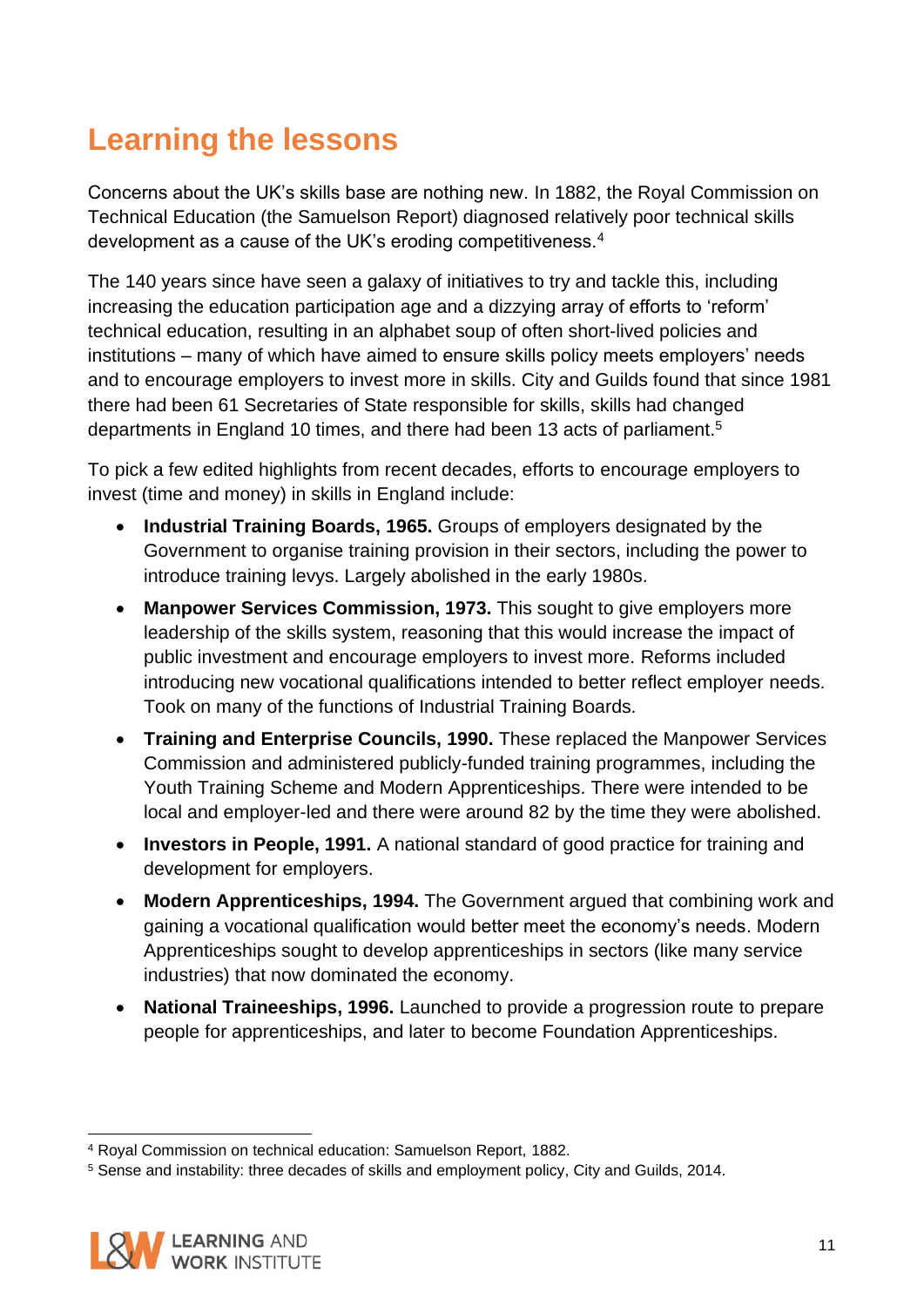- **Learning and Skills Council, 2001.** Non-departmental body which replaced the Training and Enterprise Councils and Further Education Funding Council, responsible for planning and funding post-16 education.
- **Modern Apprenticeships reforms, 2001.** Based on the Cassells report, including national frameworks and a new technical certificate.
- **Sector Skills Councils, 2002.** Replaced National Training Organisations and sought to look at raising skills demand and utilisation, as well as looking at qualifications and skills supply.
- **Apprenticeships taskforce, 2004.** Response removed the upper age limit and introducing Young Apprenticeships for 14-16 year olds.
- **Train to Gain, 2006.** This funded level 2 training and provided wage compensation for small firms for the time employees were off on training. Over 500,000 people gained qualifications although there were concerns over deadweight (the Government paying for training that would have happened anyway).
- **Leitch Review of skills, 2006.** Argued that adult skills funding should be more demand-led by individuals and employers, including expanding apprenticeships and Train to Gain, and a greater role for employers in qualification design.
- **UK Commission for Employment and Skills, 2008.** Established to try and provide an independent social partnership (for example, involving trades unions and employers) guide for the employment and skills systems, underpinned by the existing network of Sector Skills Councils.
- **National Apprenticeship Service, 2009.** Set up to encourage apprenticeships and join up support.
- **Skills Funding Agency (later the Education and Skills Funding Agency), 2010.** Replaced the Learning and Skills Council.
- **Right to request time off for training, 2010.** Right for employees to request time off for training that employees feel is relevant for their work, though employers do not need to pay for the training or time off. Evaluation showed awareness was low and didn't find evidence of a significant impact on employer investment in training.
- **Richards Review of apprenticeships, 2012.** Argued apprenticeships should be focused on new jobs, require attainment of level 2 literacy and numeracy, and preferably be funded by employers through the payroll system.
- **Employer ownership of skills pilot, 2013.** Run by the UK Commission for Employment and Skills, this aimed to match fund employer investment in skills where employers bid in. The evaluation showed this was largely deadweight.
- **Apprenticeship Levy, 2016.** A payroll tax on large employers sitting in a ringfenced digital account that can only be used for apprenticeships. New apprenticeship standards, designed by employer groups, were also introduced with the process overseen by the Institute for Apprenticeships and Technical Education

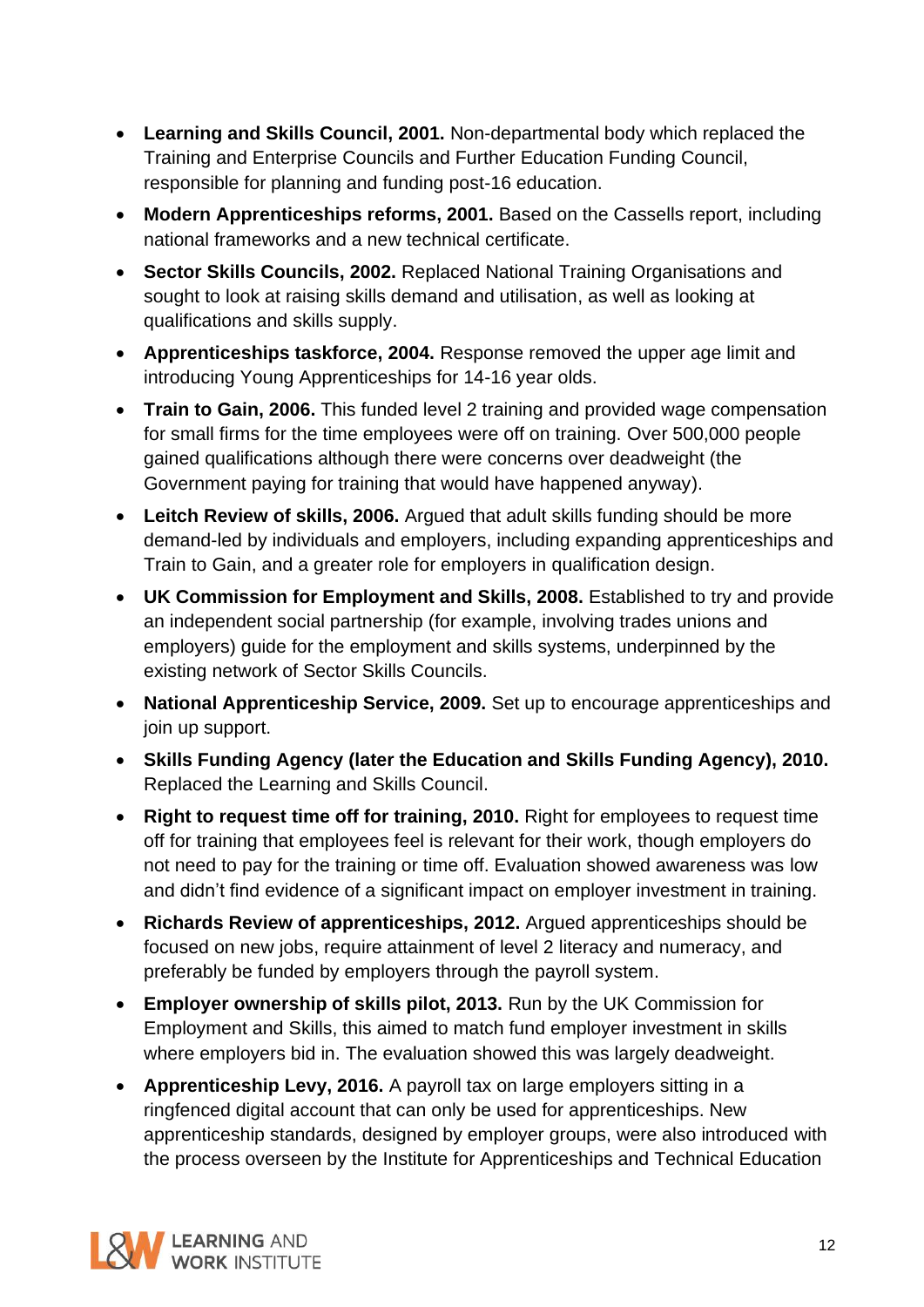(established in 2017). Apprenticeships have fallen significantly since these reforms with a shift from entry level apprenticeships for young people to higher apprenticeships for older members of the existing workforce. There are few incentives to change this balance, with the Government arguing it is down to employer choice.

- **Institute for apprenticeships and technical education, 2017.** Set up to ensure employer leadership of apprenticeship standards and technical education.
- **Skills Advisory Panels, 2018.** Local partnerships bringing together employers and skills providers to determine skills needs.
- **Local Skills Improvement Plans, 2022.** Local skills plans developed by employer bodies designated by the Department for Education. Being introduced under the Skills Bill and likely to replace Skills Advisory Panels.

In short, there is a long history of short-lived efforts to ensure the skills system meets employers needs. Many have been variations on a theme of employer involvement in qualification design and aiming to match employer choice more closely, whether through funding or involvement in skills planning. A key aim has been to increase the impact of public investment and the number of employers engaging in that system. There has also been changes in focus over time between voluntarism (giving employers leadership and incentives to engage in training) and compulsion (requiring them to do so, in particular through sectoral or national levies).

However, there has been less focus on how to increase employer investment and skills utilisation or on the wider context of promoting growth and productivity. For example, the shortlived Industrial Strategy was relatively separate from Skills Advisory Panels. The focus has more been on increasing employer demand for publicly-funded skills, but less on increasing employer demand for and investment in and utilisation of skills as a whole (with some exceptions noted above).

Yet public funding for training is only two thirds of total public support for training (or 20% if apprenticeships are considered employer investment). And employers in England invest £6.5 billion themselves in the direct costs of off-the-job training (£42 billion including onthe-job training and wage costs). $6$  We must take account of this bigger picture and tackle the twin challenges of chop and change and blinkered focus.

<sup>6</sup> Learning at work: employer investment in skills, L&W, 2021.

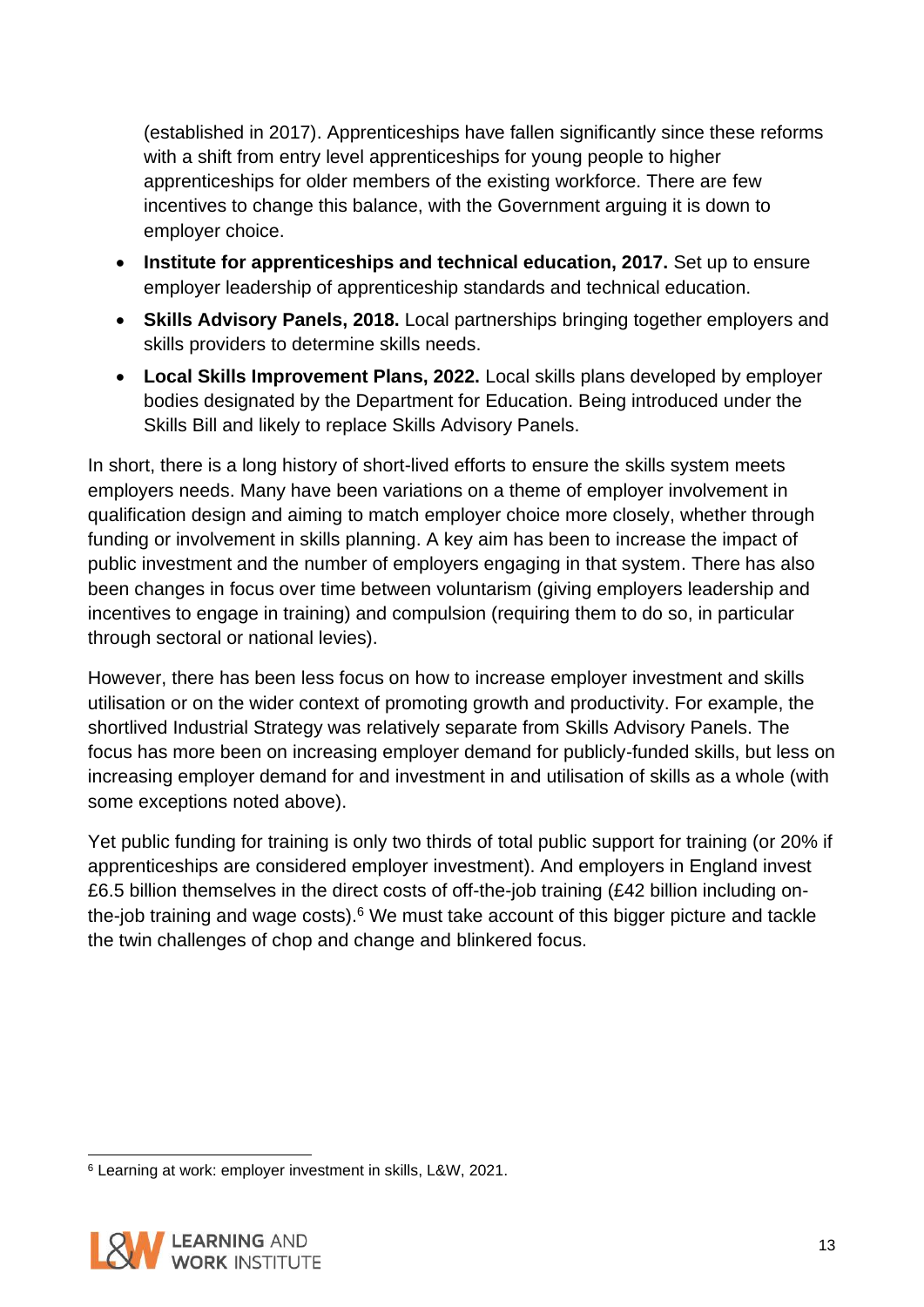### <span id="page-13-0"></span>**Falling short**

Despite the well-intentioned efforts of policy, the proportion of people who have received job-related training in the last 13 weeks has fallen 14% (3.1 percentage points) since 2004 (down from 21.7% to 18.6%) and employer investment in training has fallen in real terms.





Why, then, has policy not led to increased employer investment in training and more equal access to training for different groups?

In part it is because, as discussed above, the main focus of many initiatives has been trying to make sure the publicly-funded skills system better meets employer needs. This has been through mechanisms for employer design of qualifications, employer involvement in identifying skills priorities and planning, and a range of reforms in apprenticeships.

All of this is important, but it is not enough. The main reason employers invest in skills it to meet business need and deliver their business strategies. For this reason, skills policy needs to be an integral part of efforts to improve UK productivity including through investment, infrastructure and innovation, rather than a separate policy which Government tries to 'join up' with other policy, not least as policies interact with each other. Similarly, low economic growth and high uncertainty seen since 2008 are likely to have dampened employer demand for skills, limiting employers willingness to take the 'risk' of new investment.

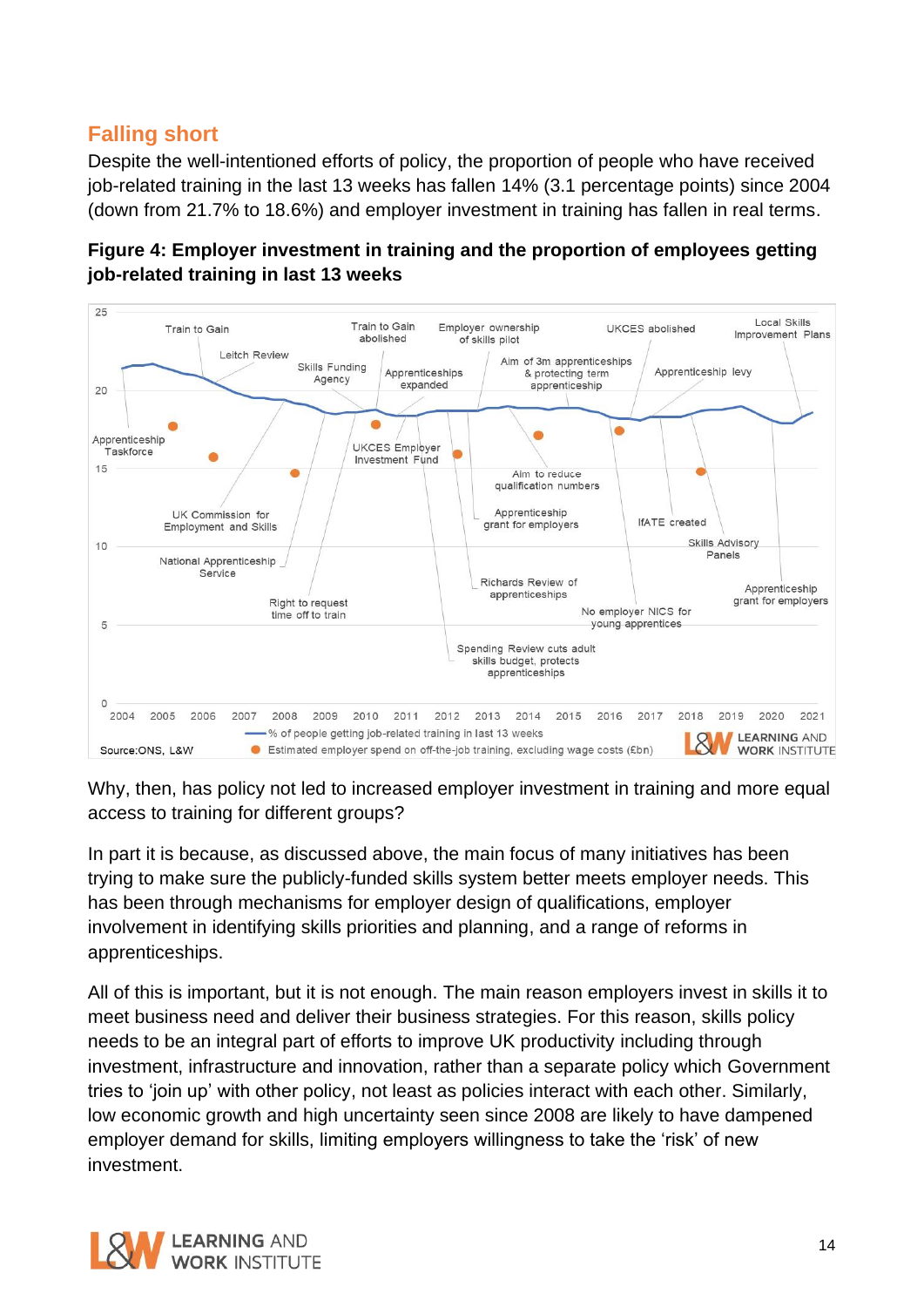But even in their own right current skills policies have significant flaws, as we explored in our previous report setting out the current state of play. <sup>7</sup> Here we pick out two in particular: intention and design.

Employers have historically focused training investment on those with the highest qualification levels. Traditionally policy sought to counterbalance that, focusing public investment and encouragement on those with the lowest qualifications but with attempts for employers to lead the design of this process, and arguing that existing patterns of investment represented a market failure.

However, in recent years this has changed. The Corporation Tax relief by definition passively follows employer investment decisions and doesn't seek to influence what they invest in. This means the greatest value is targeted on those with the highest qualifications (as they are more likely to be trained by their employers and receive on average more expensive training).

The Apprenticeship Levy system follows the same pattern. Previously public funding for apprenticeships was focused on levels 2 and 3. Apprenticeships have now been developed at level 4+ and it is for employers to decide which they wish to choose. There are relatively few financial incentives for employers to prioritise investment in levels 2-3 or for new employees.

### **So the intent of policy has switched from focusing public investment on skills at lower and intermediate level and incentivising greater employer investment there too, to being much more neutral and following employer choices.**

The creation of higher apprenticeships is an excellent development and gives people new ways to develop higher skills. However, the inevitable consequence of the Government's reforms has been a rapid growth in higher apprenticeships at the expense of intermediate apprenticeships, with most apprentices already working for their employer before becoming apprentices. Indeed, our research showed many levy-paying employers had a focus on maximising their use of the levy and for many it had displaced their training budgets. $8$  This is not to say that there aren't many brilliant apprenticeships, nor that there shouldn't be more higher apprenticeships. However, there are other approaches to workforce development beyond apprenticeships that have value, and this growth should not be at the expense of opportunities at lower levels and for new starters.

Why did this happen? This is where changes in intent (a shift to being neutral about what employers invest in) intersect with issues in policy design.

The apprenticeship policy created a ringfenced budget that could only be spent on apprenticeships (or it would expire and return to the Treasury after two years), during a time of weak economic growth which limited employers' willingness to invest more in

<sup>8</sup> Levy paying employer decisions and accounting for prior learning, L&W, Department for Education, 2020.



<sup>7</sup> Learning at work: employer investment in skills, L&W, 2021.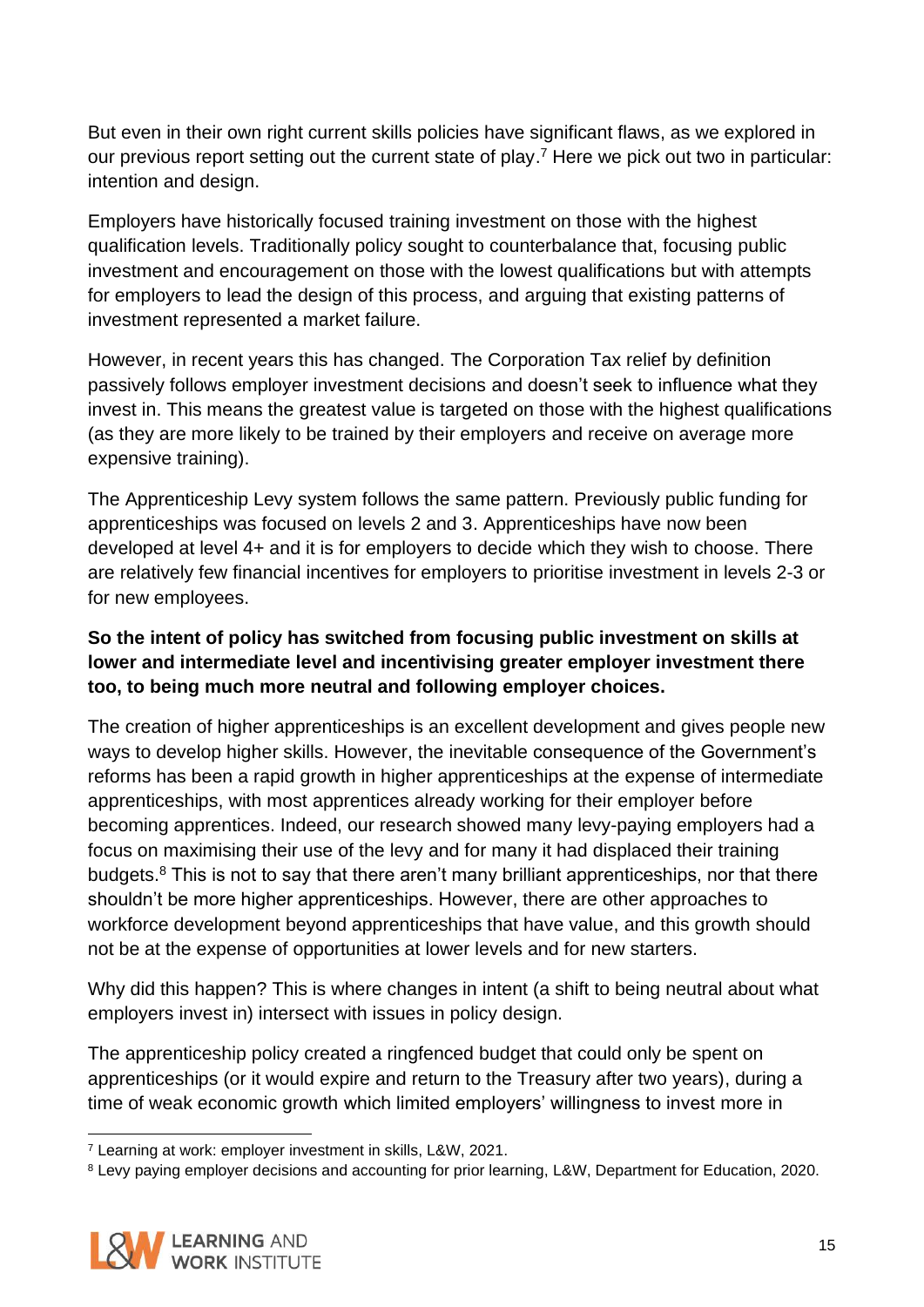training, at the same time as higher apprenticeships were being developed. The Government has chosen to be neutral on which apprenticeships employers choose and employers have replicated their longstanding preference for investing in already highly skilled workers. This is in stark contrast to previous policy which, for all its flaws, attempted to redress perceived underinvestment in those with fewer qualifications. The result is employers replicating their previous patterns of training investment, not increasing overall investment in training, and hence a reduction in entry-level opportunities. To an extent, policy has distorted employer training investment rather than increasing it.

This raises fundamental questions about public policy. If it is simply to provide financial incentives for employers to invest in training along the lines they always have, but for more of it to now be apprenticeships, then the current framework is a success (though there may be better ways to achieve the same goals).

However, as we argued in the previous chapter, we think there is a need to substantially increase employer investment in training and for this increase to be particularly focused on those with the lowest qualifications. This goal needs to be explicitly stated as the intention of policy and underpin policy design. Similarly, employer training is about more than apprenticeships and other publicly-funded training: policy needs to recognise this and understand its wider impacts, including the risk of displacing or distorting other activity.

### <span id="page-15-0"></span>**Key lessons**

**Defining success is crucial both overall and for each policy.** For example, is the aim to increase total employer investment in skills and to narrow participation gaps in training? When Train to Gain was abolished there was a roughly equal increase in the number of apprenticeships, meaning the volume of employer engagement in publicly-funded training was unchanged (though the Government would argue it was higher quality). Similarly if the introduction of the Apprenticeship Levy has, to a large extent, displaced previous employer training budgets then overall employer investment will not have increased (though, again, it might be argued the investment may be of higher quality).

**Financial incentives are important, but not enough on their own.** Employer decisions about whether and how to invest in training are a complex product of regulatory requirements, business strategies, employer, sector and national culture, and more. However, financial incentives have a role to play both in their own right and as an incentive to support change in this wider ecosystem of influences on employer's decision making.

#### **Training and workforce development are at least as much about employer**

**investment as about public policy and funding.** The majority of employer investment in training is outside of publicly-funded programmes. As noted below, there are limits to the role of policy in individual employer decisions. However, policy inevitably sets a framework and incentives. An understanding of the impact of public investment and policy on wider employer investment (for example, the impact of the apprenticeship levy on other forms of training) is crucial to the success of policy.

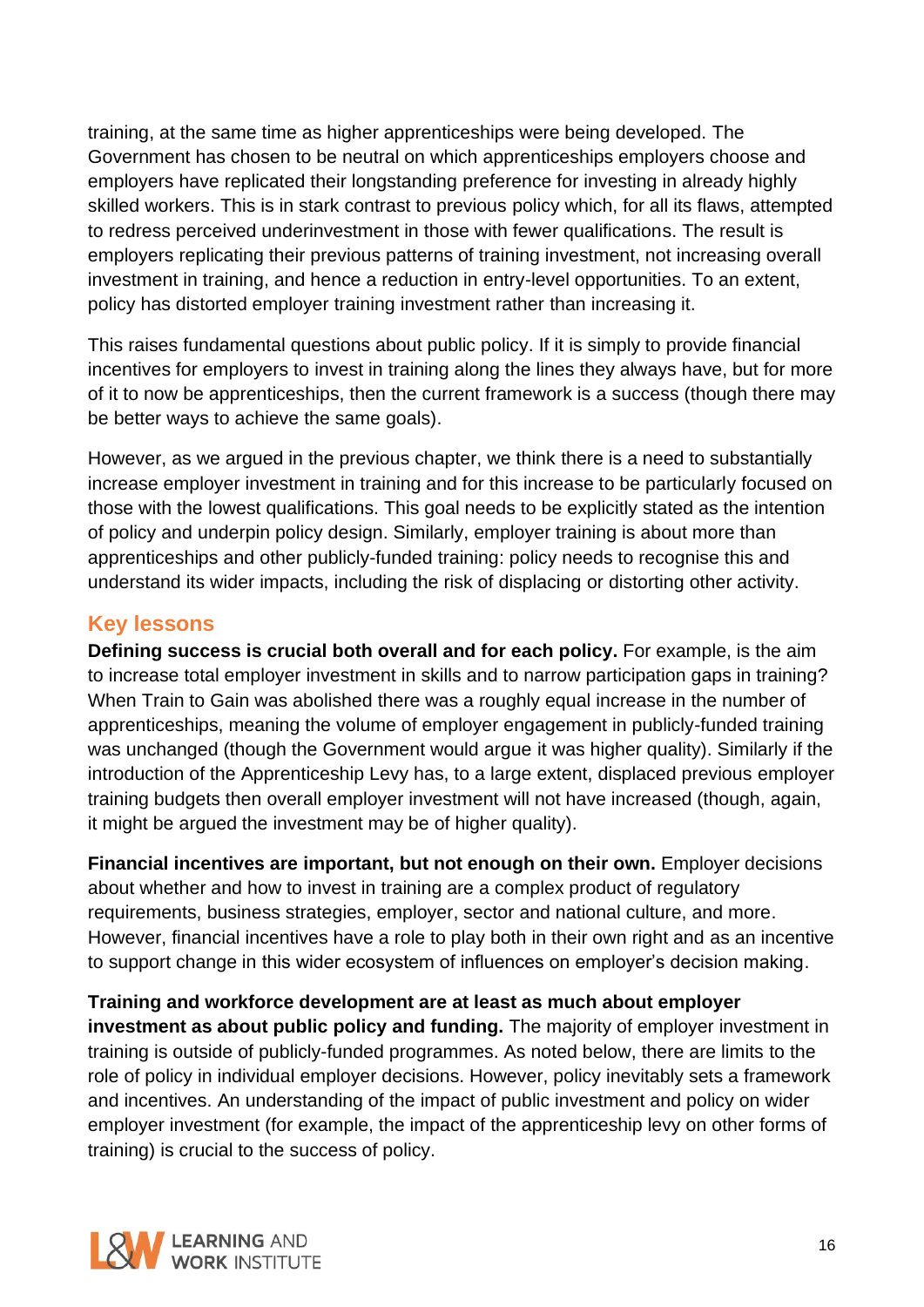#### **A collaborative approach to policymaking is more likely to avoid unintended**

**consequences.** Many outcomes of policy decisions were predicted at the time by employer groups and others. A more collaborative approach to policy making in advance (as opposed to consulting on the mechanics of implementing a pre-determined approach) might mitigate some of these.

**Policymakers must decide where to draw the line.** In general, it is for employers to run their organisations and policymakers don't try and get involved in individual decisions. However, policy sets a framework and set of incentives (intended or not) that influence employers' decisions about a range of things, including whether and how to invest in skills. It is important to think about these wider set of incentives and influences.

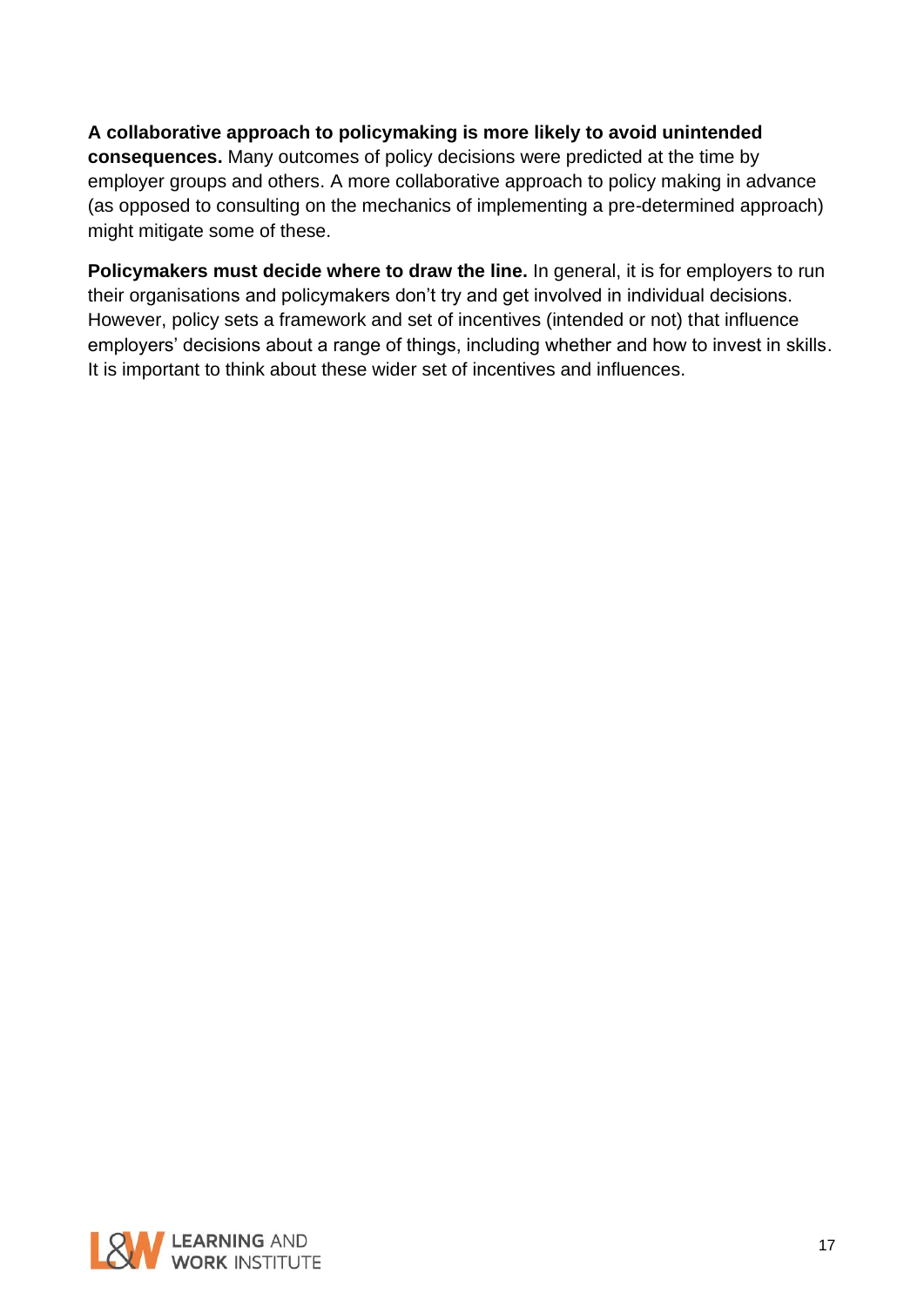# <span id="page-17-0"></span>**A new policy framework**

**We propose five steps to a new policy framework for employer training:**

- **Focus on employer investment in and use of skills as part of long-term plans for growth, including trials of new locally-led Skills and Good Work Partnerships**
- **Introduce a Skills Tax Credit, with a Super Skills Credit for levelling up areas and essential skills, at an additional cost of up to £500 million per year**
- **Broaden the apprenticeship levy to increase the number of firms covered and allow investment in essential skills and accredited qualifications**
- **Explore plans to replace the current levy with a tax-based 'pay or play' Skills Levy to reduce administration costs for employers**
- **Look at ways to support people to learn and to retrain, including considering maintenance support and expanding rights to time off for learning**

We argue that Government policy should aim to increase employer investment in skills, narrow gaps in access to training between groups, and do this as part of a strategy for growth and productivity. In practice we think this means that Government should focus on creating a framework, targeting incentives, and then employers making decisions within this framework. That should include trying to ensure that the public training budget meets employer (and individual) needs, but go beyond this considering training in the round.

Our five policy proposals are aimed at: making employer investment in training part of the bigger picture of boosting growth; incentivising investment in training, particularly for those with lower qualifications; building a better training levy system so more employers invest and supporting individuals into training and learning.

### <span id="page-17-1"></span>**Long-term plans for growth**

Financial incentives and skills policy alone will not be enough. Employer decisions to invest in skills are largely the product of their business strategies, which also help determine the extent to which skills are utilised. Focusing on skills policy alone would be like starting a football match with only a goalkeeper.

Macroeconomic policy is important in this, including policy stability and the extent to which fiscal and monetary policy are promoting growth. But microeconomic policy matters too and in particular how strategies to increase investment, improve innovation and infrastructure, and matching employment and skills support as part of this, come together. The Government has recognised this in its Levelling Up White Paper, as have a range of devolved areas within England and governments across the UK.<sup>9</sup>

<sup>9</sup> Levelling up the United Kingdom, Department for levelling up and communities, 2022.

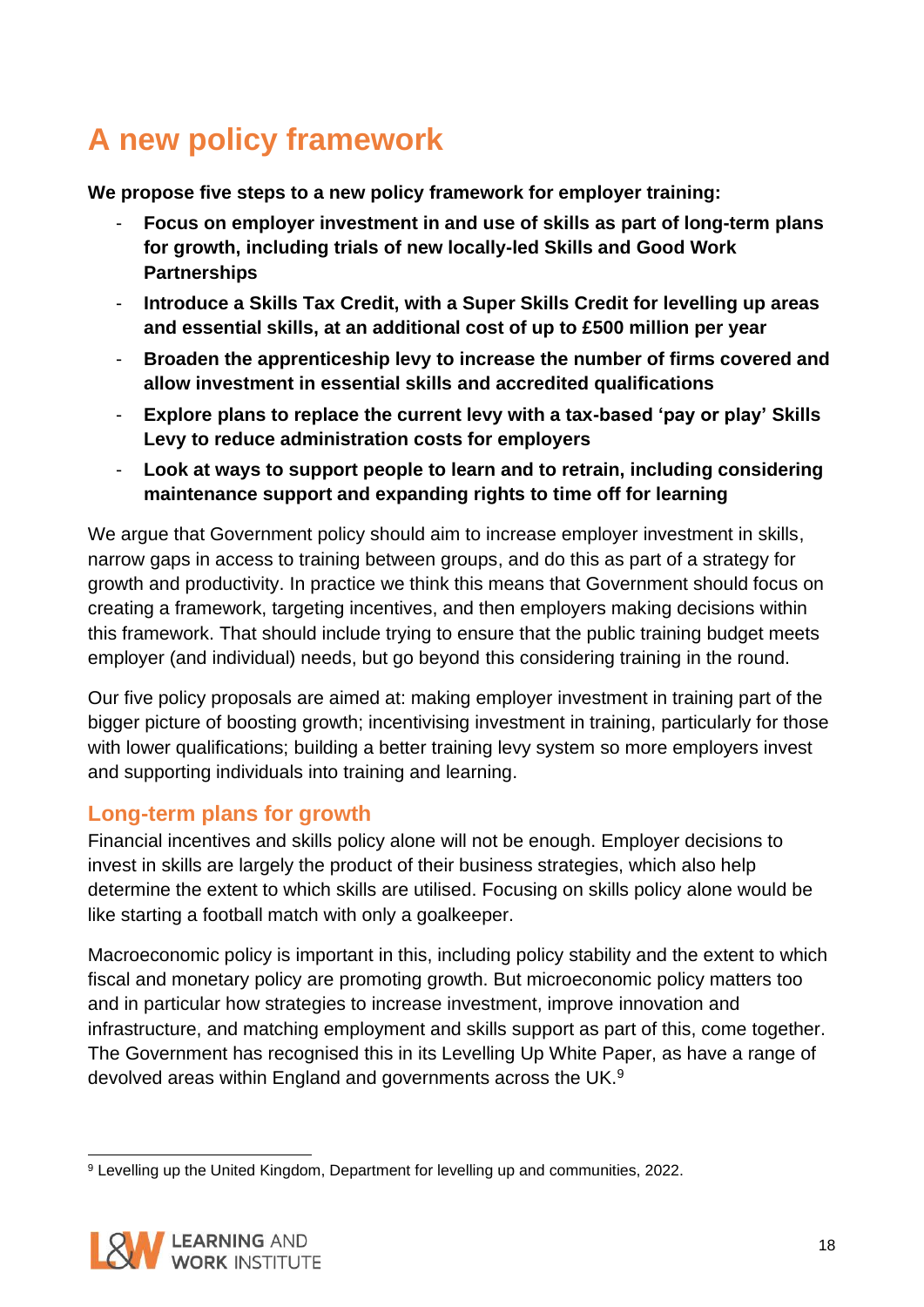We need employer investment in and utilisation of skills to be a central part of a long-term plan for growth and productivity. This needs to get beyond the short-term chop and change of initiatives we have seen over previous decades. A clear policy framework jointly developed across political divides and in a social partnership is more likely to stand the test of time, but also clearly more challenging to develop.

One way to kick start this process would be to build local partnerships, for example led by local government areas invited to make proposals for greater devolution in the Levelling Up White Paper. These **Skills and Good Work Partnerships** would bring together the key partners in an area, such as key employers, higher education institutions, colleges and others. These would not be intended as an additional layer or new set of geographic boundaries. Rather they would be led by existing geographies, like Combined Authorities, and form part of their existing work. The partnerships would agree how the key tools at their disposal – such as employer and public investment in skills, infrastructure, existing economic strengths etc – can work together to promote inclusive growth and good work.

In some ways, this is taking a further step in the existing place-making role of local government and the ambition many have for devolution deals. Part of the added value is seeing employer investment in skills as a central part of that and looking at it through the lens of good work (in addition to local economic growth). In this and other ways it would therefore be much broader than the planned Local Employer Skills Partnerships, which are focused on developing local skills plans that publicly-funded providers must pay regard to. Other governments across the UK should consider adopting a similar approach.

### <span id="page-18-0"></span>**Skills Tax Credit**

We recommend the introduction of a **Skills Tax Credit** modelled on the existing Research and Development Tax Credit (see Box 1). The aim is to incentivise employer investment in training, particularly in training for those with the lowest qualifications. These sort of financial incentives will not be enough on their own, but could make a difference as part of a wider strategy.

The case for the R&D tax credit is that individual firms will underinvest in R&D because it has wider benefits for society and productivity that they don't directly capture themselves in increased profits, coupled with the risk that such investment brings (not every R&D project pays off) and the fact some firms face credit constraints (they may not have the money or be able to borrow sufficiently).

The fundamental argument for a similar approach in skills is that employers (and society) underinvest in training as a result of market failures. These include the externalities of training (benefits to the economy beyond those for the individual firm or worker): a better trained workforce can generate more ideas and inspire other firms too. Uncertainty also potentially limits employers' investment in skills. Employers don't know if investing in skills, along with the rest of their business strategies, will pay off and they face the risk that employees may leave before their investment in training pays off.

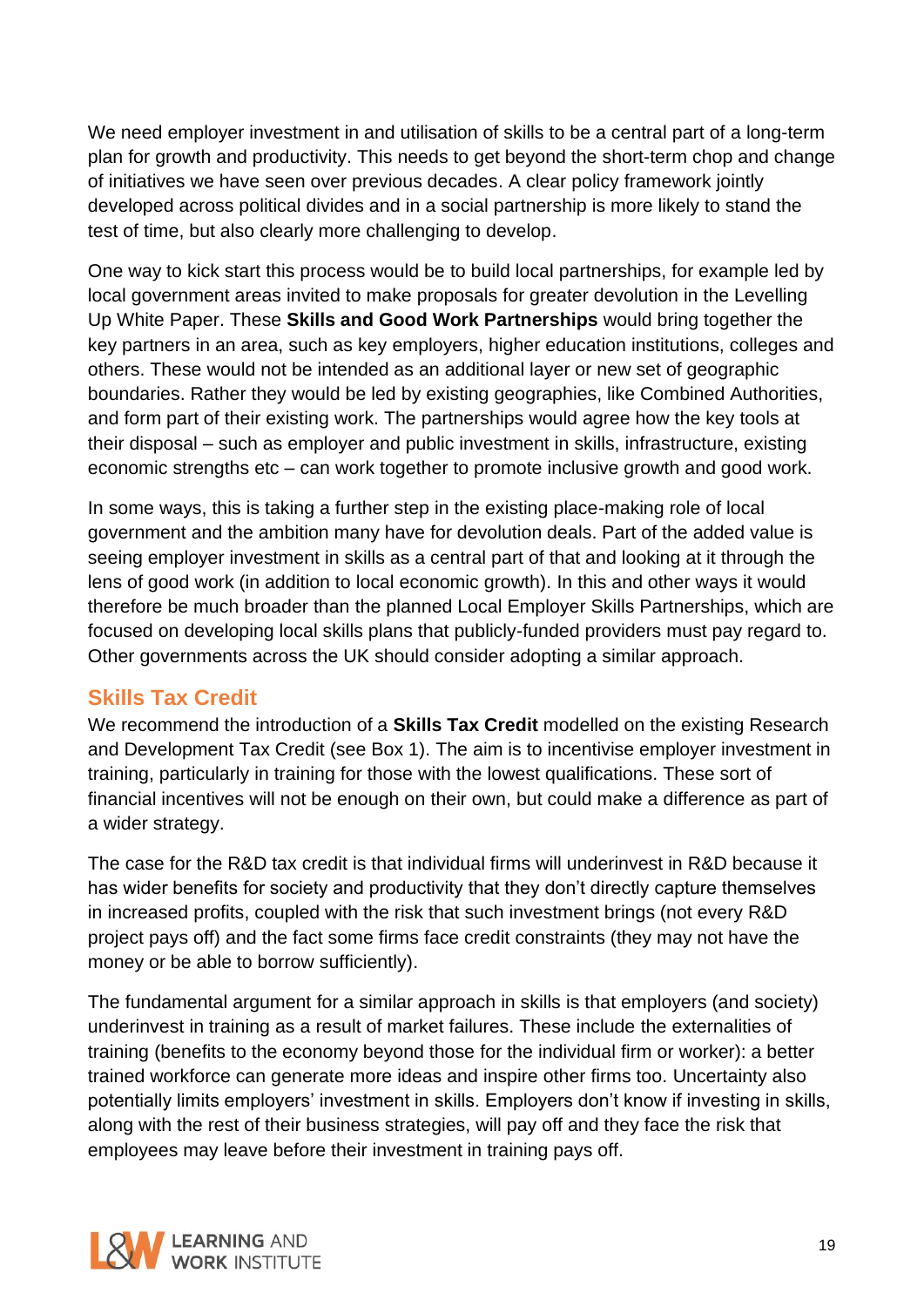#### **Box 1: The R&D tax credit**

These reliefs cost £6.3 billion in 2018-19, of which around 60% went to SMEs. Small and medium-size firms (those with fewer than 500 employees and a turnover of under £100m or balance sheet of less than £86m) can deduct 130% of their qualifying costs from their yearly profit, on top of the normal 100% deduction. This reduces their liability for Corporation Tax. Loss-making companies can claim a tax credit of up to 14.5% of their qualifying spend. There is a specific definition of what counts as R&D and also what costs can qualify as R&D expenditure (e.g. staff working on the R&D project, software etc). The credit can be claimed through the Company Tax Return, with evidence provided that the project and costs meet the requirements.

Large companies, and SMEs sub-contracted to large firms on an R&D project, can claim the R&D Expenditure Credit. This allows businesses to claim a credit of 13% of qualifying expenditure to reduce tax liability or as a tax credit if the firm is loss making. Definitions of R&D and qualifying expenditure are similar to the small firms scheme.

The case for public investment and focus varies by skill level. Employers and individuals are more likely to capture the benefits of investment in high level skills (though there are still often spillover benefits), whereas the UK's relatively poor level of essential skills (one in five adults have low literacy, numeracy or digital skills) may hold back lots of other investment in skills and training given they are a foundation stone for other learning.

In addition, it can be argued the investment in skills is too low as a result of shortfalls in overall economic policy leading to excessive short-termism in parts of the economy and a 'low road' approach to delivering a given level of economic output. For both the general economic and specific skills reasons, there are arguments for government intervention and public investment directly in skills and to increase employer investment.

The case for a skills tax credit is therefore similar to that for R&D, and it should (as with R&D) increase employer investment in training. There is an additional potential benefit. The current Corporation Tax deduction is open to any form of training that meets the rules, and this means that most of the value supports training for already-highly skilled workers (as they are more likely to be trained by their employer and have more expensive training) and it supports training that may only be of benefit to the current employer.

A Skills Tax Credit would allow this taxpayer investment to be more focused on those with the lowest qualifications (who are least likely to be trained by their employer today) and on accredited provision that can offer more portability for employees.

We suggest the design of the Skills Tax Credit follows that of the R&D tax credit to keep it as simple as possible. As with the R&D tax credit, it would apply across the UK. The general deduction of training costs from Corporation Tax liabilities would be changed in line with the definitions of qualifying training and costs below:

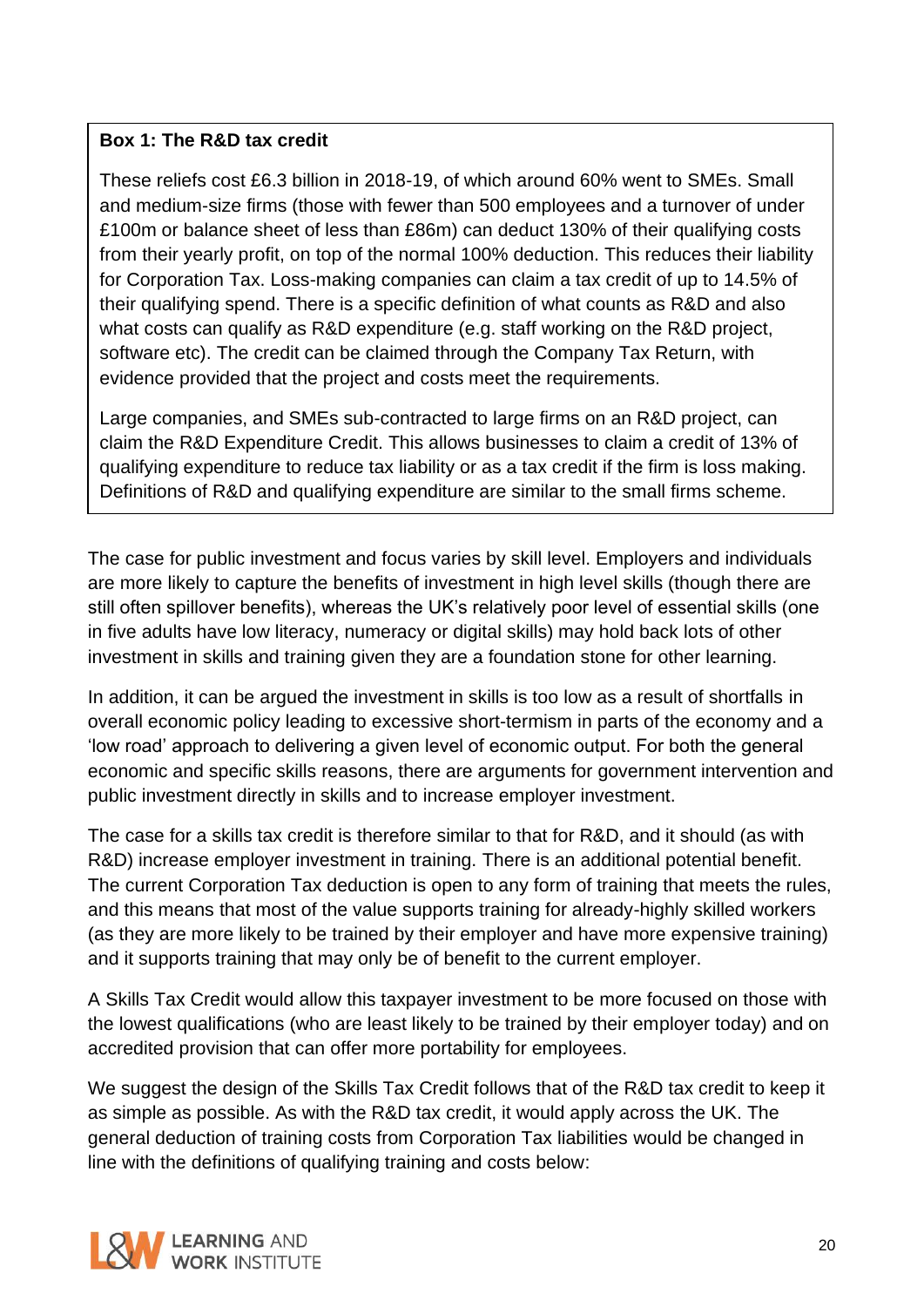- **Qualifying training would be apprenticeships and accredited qualifications.** The Government could consider limiting this to qualifications up to and including level 3, depending on the balance between cost and complexity, to target public investment. Retraining at the same qualification level would qualify
- **Qualifying costs would include direct spend on materials and course fees and staff time** while on those courses, as with the current Corporation Tax allowance
- **Companies could deduct 130% of these qualifying costs** (on top of the existing 100%) from their tax liability, and claim a 14.5% credit if they were loss making.

This is similar to the approach proposed by the Centre for Social Justice.<sup>10</sup> Similar training tax credits already operate in a number of other places, including:<sup>11</sup>

- Austria. The Training Tax Allowance allowed employers to deduct 120% of eligible costs of external training (and internal training in some specific circumstances). The scheme was introduced in 2000, but ended in 2015.
- **British Colombia.** The Training Tax Credit allows employers who employ apprentices in an Industry Training Authority to claim a tax credit of 20-50% of eligible wage costs up to a maximum amount that varies by level of study.
- **Georgia.** Tax credit of 50% of a company's direct training expenses, with up to \$500 credit per full-time employee, per training program. Maximum annual credit per employee of \$1,250.
- **Kentucky.** Tax credit of up to 50% of eligible training.
- **Mississippi.** The Skills Training Income Tax Credit grants a 50% credit to employers on the costs (including instructors and equipment) of training via a Community College, up to \$2,500 per employee over a three year period. The credit is focused on basic skills and retraining and businesses in manufacturing, processing, distribution, wholesaling, R&D, and warehousing.
- **New York.** The Employee Training Incentive Programme gives a credit of up to \$10,000 per employee of eligible training costs. Businesses must submit a plan to be eligible and it is targeted on businesses in 'strategic industries' that are making capital investments to create jobs or improve productivity.
- **Rhode Island.** Tax credit of 50% of training expenses for all employees, capped at \$5,000 per employee.
- **Virginia.** Tax credit of 30% of training costs (if through community college) or \$200 annually (if through private schooling) for employers who participate in worker retraining efforts.

There is little robust evaluation of their impacts, though evaluations of the similar research and development tax credits suggest they lead to increased investment. For example,

<sup>11</sup> Worker Training Tax Credit: Promoting employer investments in the workforce, Aspen Institute, 2018; Financing adult learning database, Cedefop.



<sup>&</sup>lt;sup>10</sup> The long game: how to reboot skills training for disadvantaged adults, Centre for Social Justice, 2020.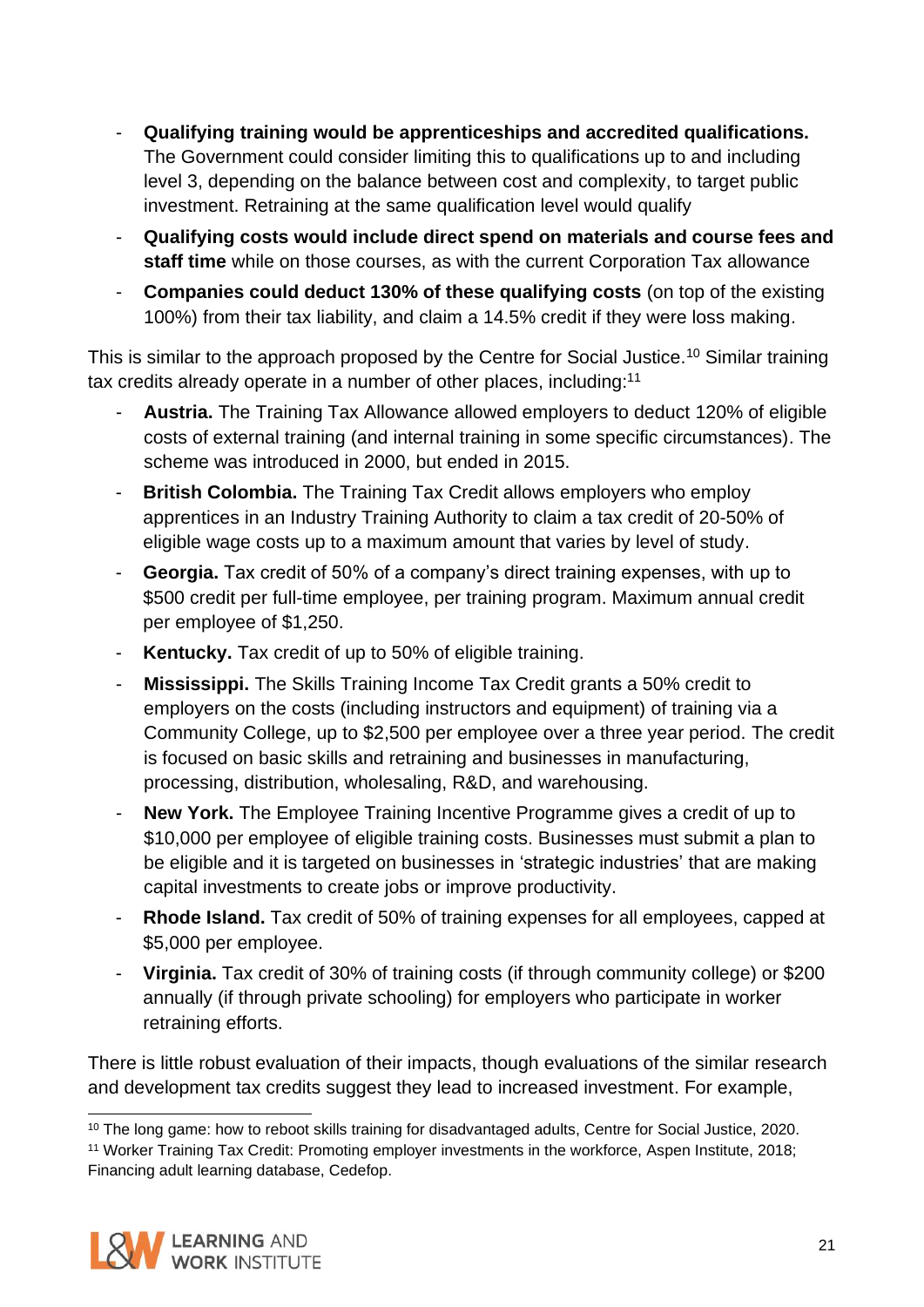evaluation suggests that for every pound invested in R&D tax credits, between £2.40 and £2.70 is additionally invested in R&D by firms.<sup>12</sup> The OECD has also found a significant effect across countries.<sup>13</sup> Given expenditure on the credits of £2.4 billion in 2017-18, this may have led to £5.8-6.5 billion extra R&D investment in that year.

We propose a **super rate of the new Skills Tax Credit, allowing 300% of eligible training expenditure for employees in low skill areas of the country to be claimed** and for **investment in accredited literacy, numeracy and digital qualifications for those that need them anywhere in the country**. This would provide additional support for employers in the lowest income parts of the country that are priorities for 'levelling up' and for employees everywhere who need to improve their essential skills.

As noted above, it is difficult to estimate the cost of a Skills Tax Credit, in part because there are no formal estimates of the cost of being able to deduct training costs from Corporation Tax liabilities currently. There were 2.9 million employees working toward a recognised qualification in 2019.<sup>14</sup> This tax credit would incur costs relating to these employees (a 'deadweight' cost) but would hopefully also lead to an increase in these numbers and, because we would be narrowing the definition of eligible training, would mean some existing training would no longer be tax deductible. So in part our aim is for public subsidy to be better targeted in line with public policy objectives.

Based on our previous assessments of the cost of the current deduction, it is plausible that the new approach would be cost neutral and hopefully lead to more effective and better targeted use of the current investment. However, to err on the side of caution and allow for a more generous super rate, a cost of up to £500 million per year should be earmarked.<sup>15</sup> Based on the R&D tax credit (which may or may not be a good comparator) that could increase employer investment in training by £1-1.5 billion per year. A 10% rise in employees studying for a qualification (not implausible when considering potential growth in essential skills training) would equate to almost 250,000 more people each year.

### <span id="page-21-0"></span>**Broadening the Apprenticeship Levy**

A number of organisations have argued the Apprenticeship Levy should be broadened into a wider Skills Levy.<sup>16</sup> Most argue that employers should have greater flexibility in what their current levy payments can be spent on, such as including pre-apprenticeship training or some of the wage costs of apprenticeships. The common theme that, while apprenticeships can be of great value, other forms of training have value too.

<sup>&</sup>lt;sup>16</sup> See, for example: [Apprenticeship levy](https://www.cipd.co.uk/about/media/press/010321apprenticeship-levy-reform-budget) reform needed, British Retail Consortium, 2022; Apprenticeship levy [press release,](https://www.cipd.co.uk/about/media/press/010321apprenticeship-levy-reform-budget) CIPD, 2021.



<sup>12</sup> Evaluation of the Research and Development Expenditure Credit, HMRC Working Paper 20, HMRC, 2020.

<sup>&</sup>lt;sup>13</sup> The effects of R&D tax incentives and their role in the innovation policy mix, OECD, 2020.

<sup>14</sup> Employer skills survey 2019: summary report, Department for Education, 2020.

<sup>15</sup> This would allow for a 50% increase in the cost of claims, based on our previous estimate that the cost of the current corporation tax deduction could be up to £1 billion per year.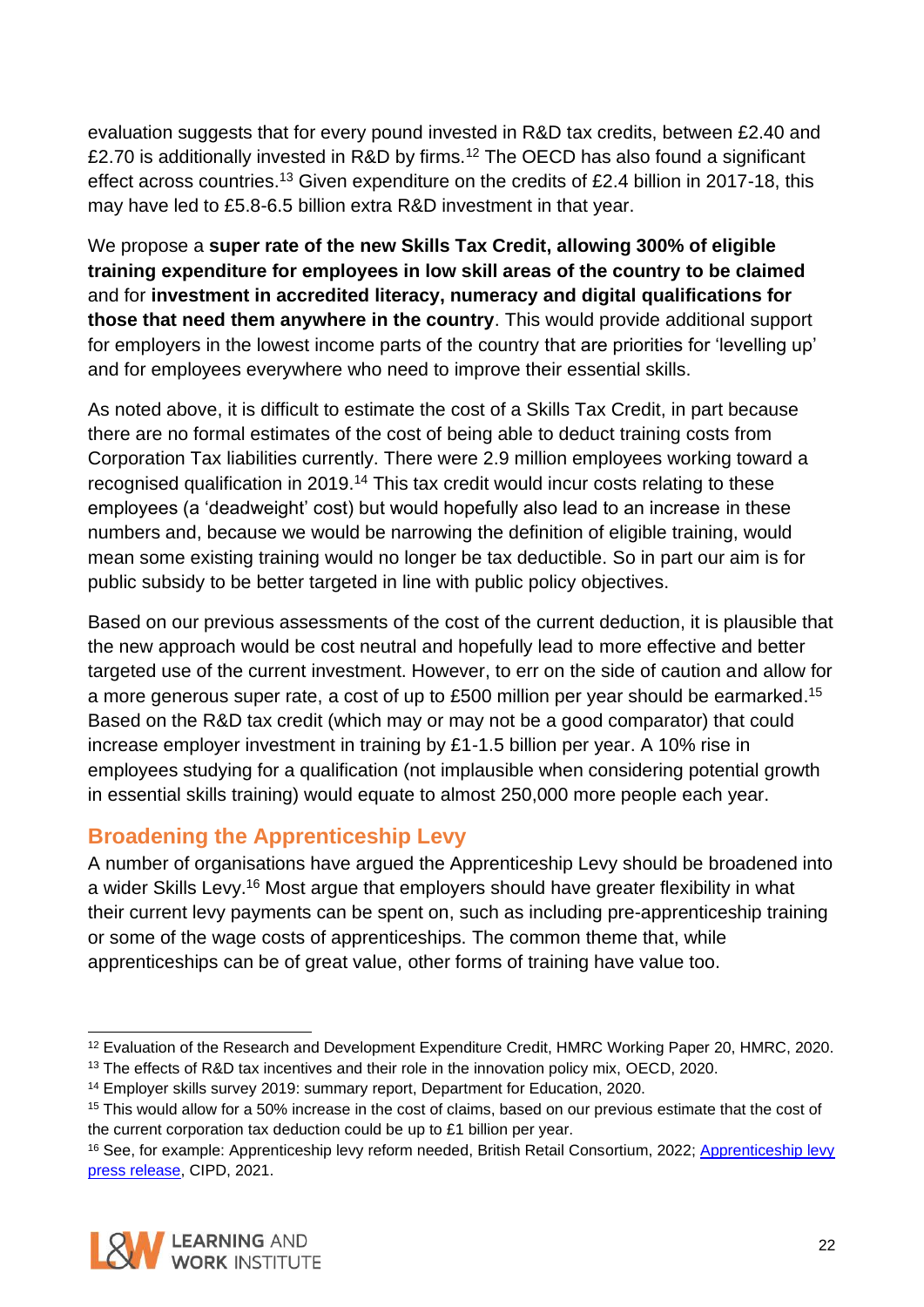However, there are two challenges to consider. The first is that allowing employers to pay for *any* form of training or wage support for trainees raises the question of why you have a levy at all. The risk is the creation of a bureaucratic process whereby the Government collects money from employers who then spend it in the way they would have in any case.

The second challenge is that, for a fixed levy, this is a zero sum game. The levy currently raises about £2.7 billion per year. So any use of this on other forms of training inevitably means less resources for apprenticeships. Similarly, widening the activity allowable for levy funds is likely to mean large employers spend more of their levy. Given that apprenticeships for small employers are largely funded through unspent levy funds, this would mean fewer apprenticeships in small firms.

This comes back to a point made earlier in this report. We need to be clear about the objectives of public policy, with policy choices flowing from this. We have argued that policy should aim to increase total employer investment in training, and narrow the gaps in training between groups.

To that end, we suggest that any reforms to the apprenticeship levy should combine:

**Widening reach.** For example, increasing the rate at which it is paid by 0.1% of payroll (it is currently 0.5%) would raise an additional £500 million per year. Analysis suggested that reducing the point at which firms must pay the levy would raise relatively little. For example, reducing the threshold from annualised payrolls of £3 million to £2 million would increase the number of firms paying the levy from 23,000 to 40,000, but only raise an additional £100 million per year.<sup>17</sup>

However, this is not just about raising extra money, there could be benefits to encouraging a greater number of firms to engage by increasing the number that pay the levy. The debate is whether smaller firms can be engaged in other ways, though of course a range of other approaches have been tried over recent decades. *We suggest considering extending the levy, perhaps at a lower rate, to smaller firms and considering a small increase in the proportion of payroll that current levy payers contribute as economic conditions allow*;

**Broadening scope.** There is value in training beyond apprenticeships and so we think the levy should be able to cover the costs of accredited courses too. The Government may want to consider limiting this to courses up to and including level 3 to focus more on expanding opportunities for those with lower qualifications, or reviewing this after three years of the reformed levy. Doing so would, of course, not stop employers investing themselves in higher level learning, as they did before the levy. *We suggest making accredited training eligible for the levy, considering the case for limiting this to learning up to and including level 3*; and

<sup>&</sup>lt;sup>17</sup> Increasing the levy's scope not the solution to solving apprenticeship funding difficulties, new analysis [finds \(aelp.org.uk\)](https://www.aelp.org.uk/news/news/press-releases/increasing-the-levy-s-scope-not-the-solution-to-solving-apprenticeship-funding-difficulties-new-analysis-finds/)

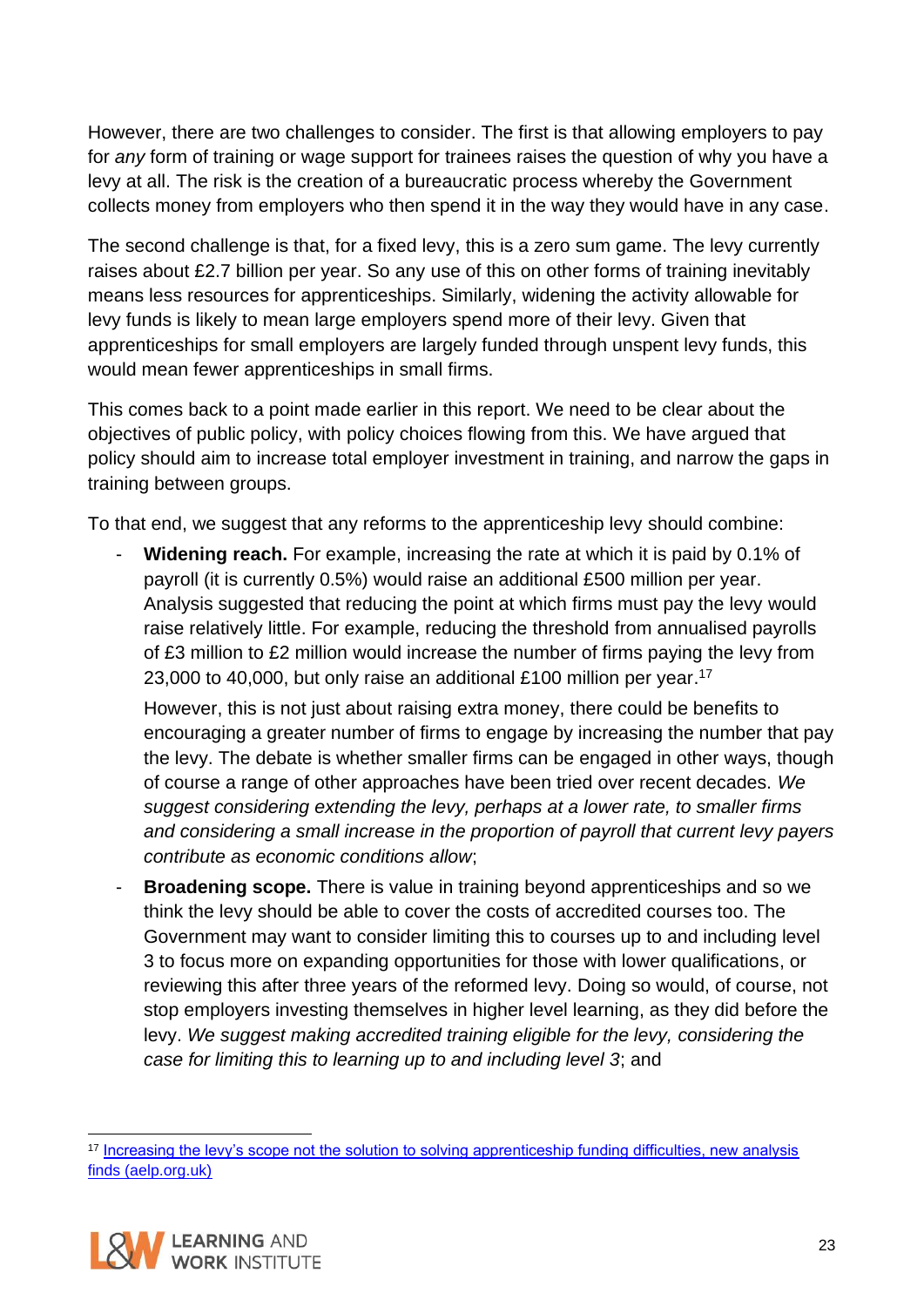- **Encouraging focus.** The current levy system has relatively few incentives for employers to invest in training for young people or those with the fewest qualifications. One way to change this would be to ringfence part of the levy for investment in young people, with a House of Lords committee arguing this should be two thirds.<sup>18</sup> Another would be to increase payments for apprenticeships and training for young people, either by having a lower funding rate for those aged 25+ or by allowing part of the levy to be spent on wage costs for young apprentices. *We would favour ringfencing half of the levy for spending on younger people and exploring allowing some of this to be spent on wage costs for young apprentices.*

The reformed approach would therefore seek to: allow more than apprenticeships to be eligible for funding; be better targeted on people more likely to miss out on training; and engage more firms either through raising more money from existing levy payers and using this to expand training support or expanding the levy to more firms. The balance of this deal is something that Government, employers and others should discuss, and ensure it fits with existing levies in sectors such as construction.

We have suggested the outline of an approach could be increasing the proportion of payroll paid into the levy by large employers by 0.1% (raising an additional £500 million per year) as economic conditions allow, potentially extending the levy to an extra 17,000 firms with payrolls between £2-3 million per year, allowing greater flexibility for this to pay for accredited qualifications as well as apprenticeships, but requiring around half of the levy to be spent on young people. The apprenticeship levy is paid by employers across the UK, with a share of contributions devolved outside England. It would be for devolved governments to decide how to spend any increased contributions in their country.

The Government should set out a clear process by which it will discuss with employers, trades unions or others how the apprenticeship levy should be reformed. It should also conduct a review of the operation of the reformed levy with the same partners after three years, to determine whether the changes are having the anticipated effect and whether further changes are needed.

### <span id="page-23-0"></span>**Building a new 'pay or play' Skills Levy**

One of the challenges highlighted earlier is the constant chop and change in initiatives. So there are good arguments to build on the existing levy framework in the ways described above, given it has only been in place since 2017. However, we wanted to explore a more radical option, albeit one built on similar principles.

The current systems involves employers paying money into a digital account that they can then transfer to providers to pay for apprenticeships or, up to a certain limit, to other employers. We propose exploring replacing that with a new Skills Levy operating through companies' annual tax returns.

<sup>&</sup>lt;sup>18</sup> Skills for every young person, House of Lords youth unemployment committee, 2021.

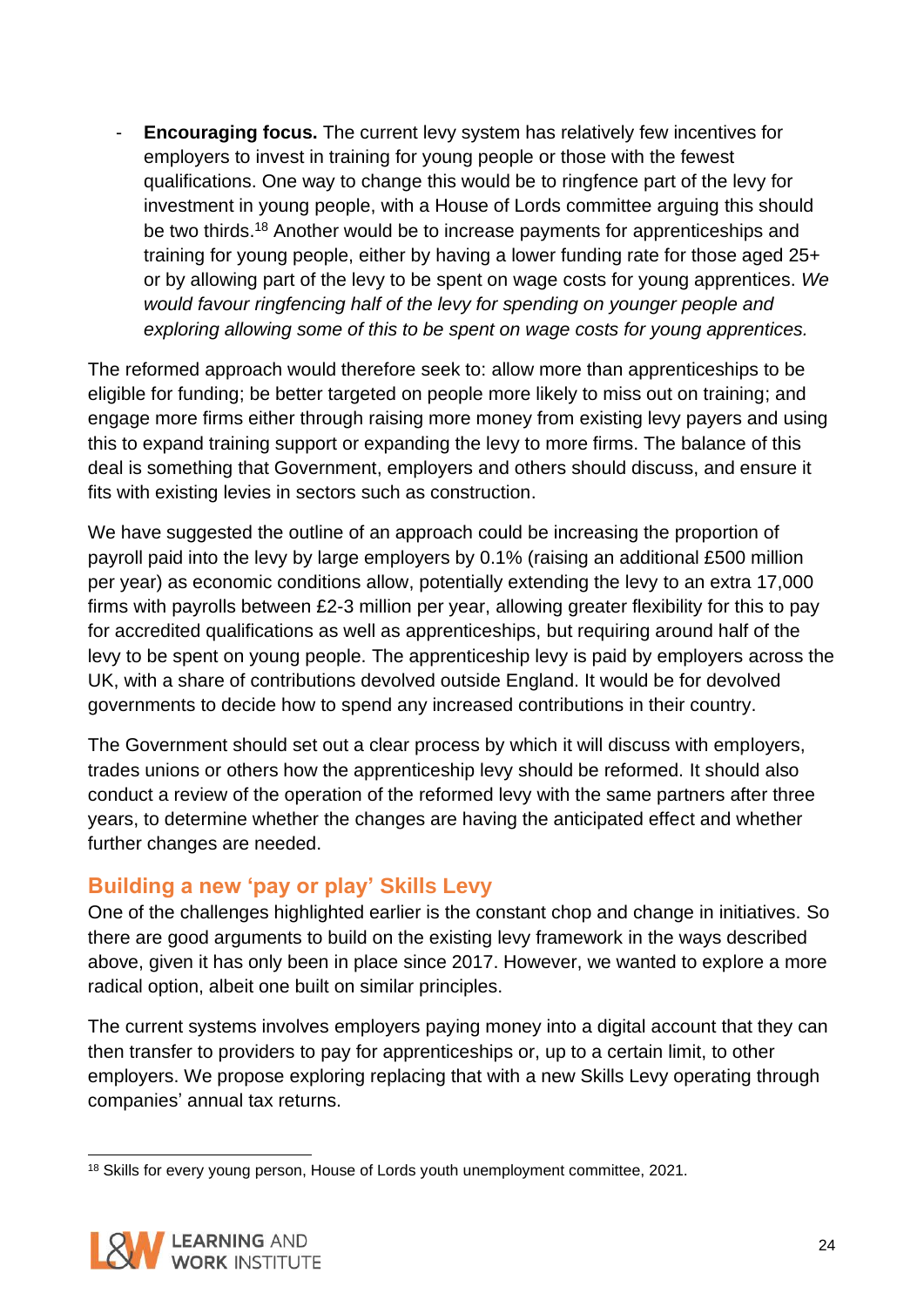The Skills Levy would calculate employers minimum skills investment in the same way as the current apprenticeship levy: 0.5% (or an increased level of 0.6%) of payrolls above an annualised £3 million. In their tax returns, companies would state the amount they had spent on apprenticeships and accredited training. As with proposed reforms to the levy described above, this could include minimums for investment in young people. If total eligible spend was at or above their Skills Levy minimum, then no charge would be payable. If it was below their Skills Levy minimum, then they would need to pay a charge equivalent to this difference. The Government would report each year on Skills Levy payments collected and set out how it was investing this in other skills opportunities, for example to fund apprenticeships for small firms or new essential skills programmes.

Why might this be a better system? The aim would be to reduce bureaucracy. Currently employers have to pay a certain amount each month into a digital apprenticeship account, and then use this to direct payments to apprenticeship providers or other firms. A number of firms have reported concerns that the levy transfer system in particular is complex.

The Skills Levy system has the potential to be simpler. Companies would instead report in their annual tax returns how much they had spent on eligible training and apprenticeships. The return would then automatically calculate whether an additional payment was needed (because firms had underinvested) or not. HMRC would take a risk-based approach in ensuring that companies made accurate returns, as they do with the tax system as a whole already. This would be a significant change, so the Government should explore its pros and cons with business groups and others.

### <span id="page-24-0"></span>**Supporting individuals to learn**

Work-related learning isn't just about employers. Employees need to engage in learning and apply their skills, self-employed people need to invest in their learning, and many people also need to retrain and switch careers too.

That requires thinking about how to ensure training engages people and how they can fit learning around home life and their work responsibilities. It also means supporting people to raise training with their employers. That could be through the Right to Request Time Off for Training, though awareness of this is low and employers are not required to agree or to fund the training itself or the time off. It could be through trades unions where these are present, with our research showing union learning can have a significant positive impact.<sup>19</sup>

Finally, it means new thinking about how we help people to retrain and switch careers. For example, that could mean thinking about expanding and strengthening the current right to request time off for training, thinking about maintenance support or how apprenticeships work for career switchers, or new forms of support such as Learning Accounts.

We will be exploring this topic in further detail in a forthcoming research report.

<sup>&</sup>lt;sup>19</sup> Levelling up skills after coronavirus: the role of trades unions and social partnership in workforce training, L&W, 2020.